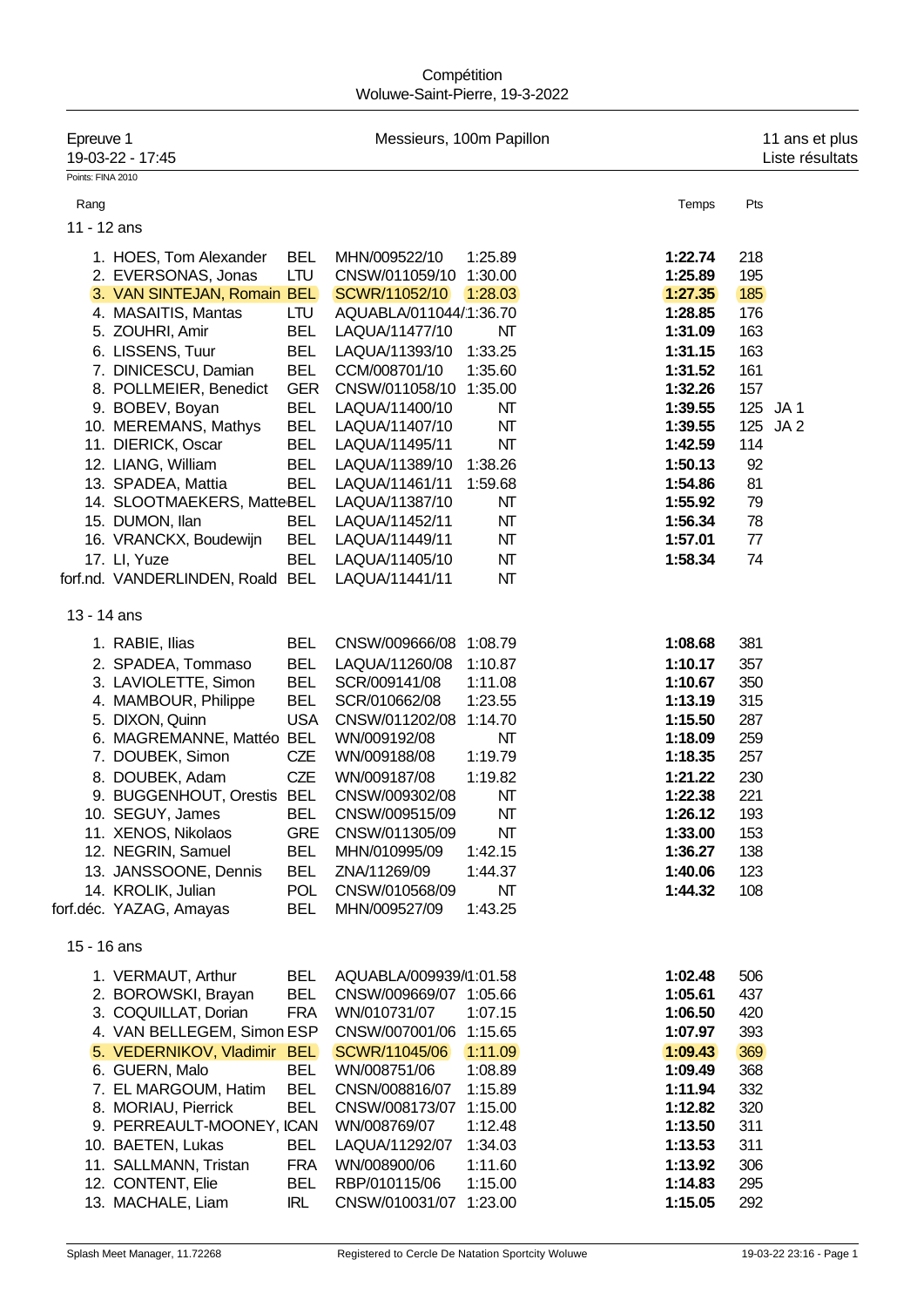Epreuve 1, Garçons, 100m Papillon, 15 - 16 ans

| Rang |                            |            |                        |         | Temps   | Pts |
|------|----------------------------|------------|------------------------|---------|---------|-----|
|      | 14. LEDENS, Victor         | BEL        | SCR/009142/06          | 1:24.64 | 1:17.50 | 265 |
|      | 15. WALLAERT, Emiel        | <b>BEL</b> | ZNA/11126/06           | 1:15.09 | 1:17.74 | 263 |
|      | 16. JANSSENS, Arthur       | BEL.       | WN/008755/07           | 1:42.12 | 1:19.45 | 246 |
|      | 17. VANDENEDE, Noah        | <b>BEL</b> | SCR/008147/06          | 1:25.00 | 1:21.79 | 226 |
|      | 18. MACHER, Aloïs          | <b>BEL</b> | WN/009190/06           | 1:19.87 | 1:23.34 | 213 |
|      | 19. AGRELL, Raphaël        | <b>FRA</b> | CNSW/009559/07         | NT      | 1:25.64 | 196 |
|      | 20. MINNE, Thomas          | <b>BEL</b> | AQUABLA/010482/1:24.58 |         | 1:26.86 | 188 |
|      | 21. VANDENHOVEN, JoshuaBEL |            | CNSW/010724/07         | NT      | 1:27.16 | 186 |
|      | 22. DEMONTY, Sébastien     | <b>BEL</b> | RBP/009091/07          | 1:30.55 | 1:29.44 | 172 |
|      | 23. LETOR, Gabriel         | <b>BEL</b> | CCM/009323/06          | NT      | 1:35.17 | 143 |
|      | 24. THOMAS, Oscar          | <b>GBR</b> | CNSW/011963/07         | NΤ      | 1:44.40 | 108 |
|      | disq. LENCLU, Romain       | BEL.       | CCM/010363/07          | 1:40.50 |         |     |
|      | C111A A. D4                |            |                        |         |         |     |

*SW 4.4 - Départ anticipé*

17 ans et plus

| 1. MORIAU, Thibault          | <b>BEL</b> | CNSW/000632/99         | 57.09   | 59.23   | 595 |
|------------------------------|------------|------------------------|---------|---------|-----|
| 2. BARBOSA CRUZATO, G&ITAel  |            | WN/011872/03           | 57.98   | 59.50   | 587 |
| 3. DECOSSAUX, Valentin       | <b>BEL</b> | LAQUA/11360/95         | 58.78   | 1:01.16 | 540 |
| 4. LEDNICKY, Vit             | <b>CZE</b> | CNSW/001496/99         | 1:00.00 | 1:01.44 | 533 |
| 5. PINGITORE, Ilario         | <b>BEL</b> | CCM/003370/05          | 1:04.05 | 1:01.66 | 527 |
| 6. ROGGEMAN, Guillaume       | <b>BEL</b> | WN/008344/93           | 1:01.44 | 1:02.00 | 518 |
| 7. MAKRIS, Achilleas         | <b>GRE</b> | CNSW/011378/05         | 1:02.05 | 1:02.48 | 506 |
| 8. NYKVIST, Marcus           | SWE        | CNSW/010723/04         | 1:07.69 | 1:02.88 | 497 |
| 9. GILET, Mathis             | <b>FRA</b> | CNSW/005968/05         | 1:03.28 | 1:03.15 | 491 |
| ROBIN, Thomas                | <b>FRA</b> | CNSW/002075/00         | 1:04.43 | 1:03.15 | 491 |
| 11. KYRIAKIDES, Niels        | <b>BEL</b> | CNSW/007831/04         | 1:15.82 | 1:04.39 | 463 |
| 12. BELL, Alexander          | <b>BEL</b> | CNSW/009765/05         | 1:10.00 | 1:04.45 | 461 |
| 13. BOLLEN, Vincent          | <b>BEL</b> | LAQUA/11190/04         | 1:08.64 | 1:05.25 | 445 |
| 14. CLIJSTERS, Jef           | <b>BEL</b> | LAQUA/11140/04         | 1:03.45 | 1:05.41 | 441 |
| 15. FOBE, Romain             | <b>BEL</b> | CNSW/006227/03 1:10.39 |         | 1:07.15 | 408 |
| 16. VAN WANROIJ, SebastiaNED |            | AQUABLA/010645/1:07.09 |         | 1:08.82 | 379 |
| 17. VAN HOOF, Daan           | <b>BEL</b> | LAQUA/11168/05         | 1:15.67 | 1:09.83 | 363 |
| 18. JANSSEN, Sam             | <b>BEL</b> | SCWR/11047/05          | 1:13.61 | 1:12.86 | 319 |
| 19. LE PALLEC, Arthur        | <b>FRA</b> | WN/008757/05           | 1:10.52 | 1:12.92 | 318 |
| 20. FELIS, Maxence           | <b>BEL</b> | SCWR/11029/05          | 1:10.90 | 1:13.11 | 316 |
| 21. JANSSENS, Alexandre      | <b>BEL</b> | WN/008754/05           | 1:15.38 | 1:16.95 | 271 |
| 22. ALLARDIN, Jules          | <b>BEL</b> | SCWR/11020/05          | 1:18.86 | 1:17.87 | 261 |
| 23. COLAES, Adrien           | <b>BEL</b> | CNSW/009036/04         | NΤ      | 1:20.10 | 240 |
| 24. VANO, Ivan               | <b>SVK</b> | CNSW/011469/05         | NT      | 1:23.88 | 209 |
| forf.nd. SERBAN, Andrei      | <b>ROU</b> | WN/010889/05           | NΤ      |         |     |

| Epreuve 2<br>19-03-22 - 18:09            | Dames, 100m Papillon      |         | 11 ans et plus<br>Liste résultats |
|------------------------------------------|---------------------------|---------|-----------------------------------|
| Points: FINA 2010                        |                           |         |                                   |
| Rang                                     |                           | Temps   | <b>Pts</b>                        |
| 11 - 12 ans                              |                           |         |                                   |
| <b>BEL</b><br>1. VEDERNIKOVA, Vera       | SCWR/21054/10<br>1:29.95  | 1:25.58 | 281                               |
| 2. RESMINI, Giulia<br>BEL.               | AQUABLA/010492/1:31.10    | 1:26.14 | 275                               |
| 3. ADELMANN, Clara Cenxi GER             | LAQUA/21382/10<br>1:28.61 | 1:27.86 | 259                               |
| 4. DURY, Elisabeth<br><b>BEL</b>         | SCR/010250/10<br>1:48.36  | 1:38.16 | 186                               |
| 5. RUYSSINCK, Diede<br><b>BEL</b>        | ZNA/21271/10<br>NΤ        | 1:43.36 | 159                               |
| forf.nd. TEIRLINCK, Louise<br><b>BEL</b> | LAQUA/21392/10<br>1:21.70 |         |                                   |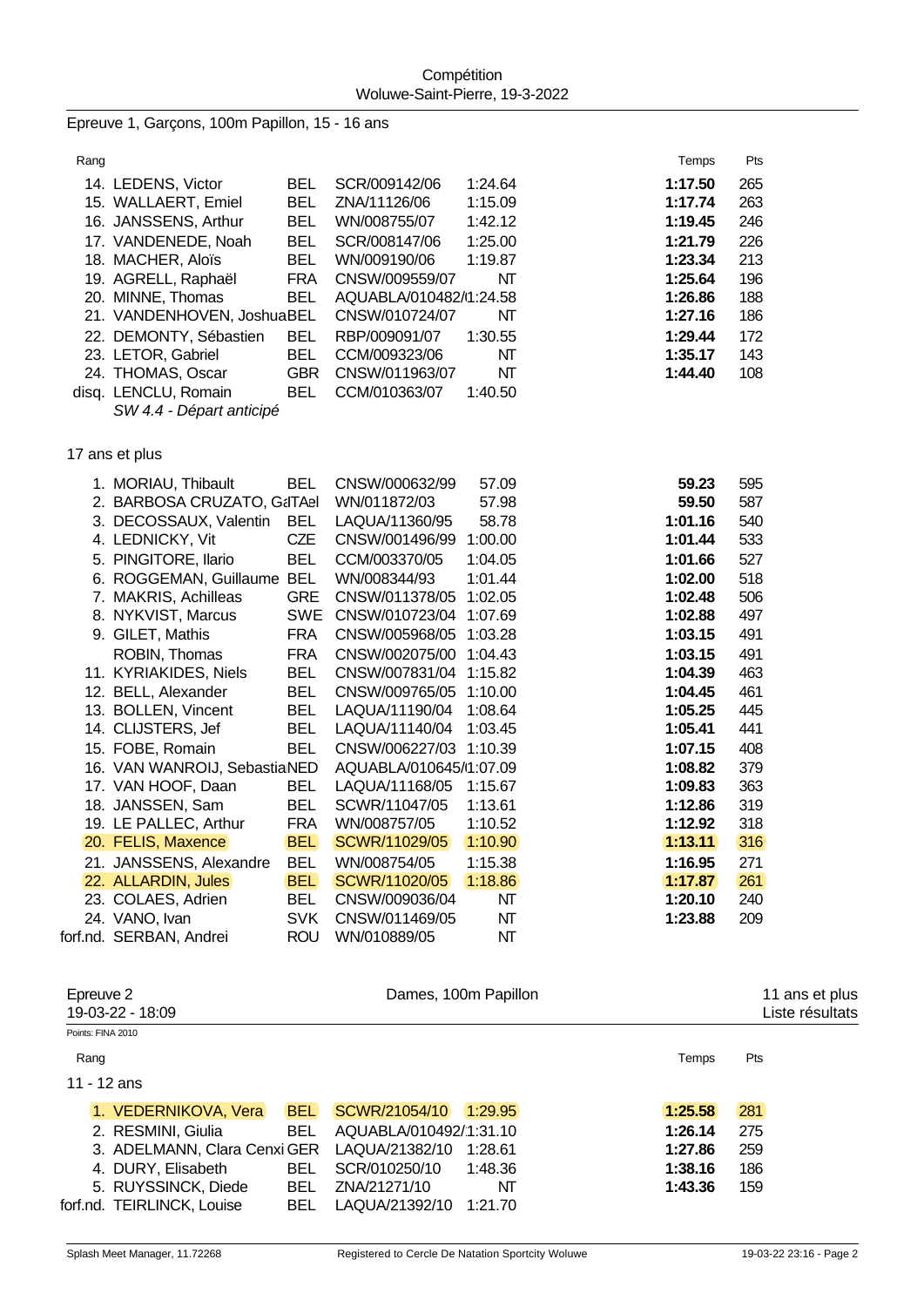Epreuve 2, Dames, 100m Papillon

13 - 14 ans 1. NANNI, Audrey BEL CNSN/009364/09 1:18.70 **1:21.80** 321 2. ZIPPER, Evy BEL CNSW/010567/09 1:25.04 **1:21.84** 321 3. RADU LOGHIN, Miruna BEL SCWR/21039/09 1:29.88 **1:22.62** 312 4. JENKINS, Emma BEL CNSW/008181/09 1:25.00 **1:23.26** 305 5. VAN HOOF, Floor BEL LAQUA/21254/08 1:22.34 **1:25.21** 284 6. TOUQUET, Laura BEL SCWR/21038/09 NT **1:25.54** 281 7. VEDERNIKOVA, Marina BEL SCWR/21044/08 NT **1:26.00** 276 8. GLINKA, Ada POL WN/011825/08 NT **1:27.21** 265 9. VANDENBUSSCHE, JadeFRA CCM/011356/09 1:31.29 **1:31.39** 230 10. BOULOGNE, Hannah BEL AQUABLA/010480/081:31.35 **1:32.92** 219 11. BUDNAK, Carolina CZE SCWR/21042/08 NT **1:32.95** 219 12. MOUREAU, Victoria BEL WN/009790/08 1:38.84 **1:36.04** 198 13. DESCHAMPS, Alayne BEL CCM/011539/08 NT **1:36.27** 197 14. SKROBOT, Maya BEL CNSW/011622/08 NT **1:40.81** 171 15. SAMY FARID, Nathalie EGY CNSW/008182/09 NT **1:42.61** 163 disq. XENOU, Virginia GRE CNSW/011249/09 1:22.91 *SW 8.5 (a) - La tête du nageur est sortie à la surface au delà des 15m au départ ou après virage* forf.déc. WEBERS, Alessia ITA CNSW/011204/08 NT 15 - 16 ans 1. MAKRI, Georgia GRE CNSW/011377/06 1:09.89 **1:10.72** 498 2. COLINET, Manon BEL SCR/010656/07 1:24.57 **1:13.81** 438 3. DORADO VERREYDT, S:BEL WN/008747/06 1:19.66 **1:19.85** 346 4. DE BECKER, Aurore BEL WN/009186/07 1:20.57 **1:20.72** 334 5. MERTENS-GOOSSENS, M. BEL SCR/009143/07 1:27.00 **1:21.39** 326 6. VASILESCU, Ioana ROU CNSW/008183/07 1:25.00 **1:21.58** 324 7. VAN ESPEN, Manon BEL CNSW/008184/07 1:30.52 **1:22.35** 315 8. LACHIRI GONGORA, MajdaBEL CNSW/011818/06 1:23.00 **1:23.02** 307 9. CUSTERS, Klara BEL LAQUA/21258/07 1:36.10 **1:24.43** 292 10. DENEF, Anne-Laure BEL SCR/009708/06 1:28.04 **1:25.23** 284 11. CAMBIER, Zéa BEL CCM/008259/06 1:50.31 **1:34.72** 207 12. SAMAWI, Oumaïma BEL CCM/005787/06 1:46.84 **1:38.16** 186 13. SPENCER, Emma USA CNSW/011245/07 NT **1:41.86** 166 forf.nd. HUISMAN BRUNIN, LauraBEL WN/009189/07 1:17.71 forf.nd. HOEVEN, Kato BEL LAQUA/21243/06 1:16.94 17 ans et plus 1. GRIES, Laure BEL CNSW/008568/04 1:06.78 **1:11.13** 489 2. DAVID, Aïcha BEL LAQUA/21143/01 1:05.01 **1:11.61** 479 3. DERENNE, Zoé BEL WN/010797/04 1:09.12 **1:13.20** 449 4. WEBERS, Giorgia ITA CNSW/007679/05 1:14.38 **1:14.93** 418 5. AKILYAN, Leila BEL CNSW/008884/05 1:22.00 **1:17.30** 381 6. FRANCKE, Alexandra BEL CNSW/005129/05 1:23.13 **1:20.40** 338 7. DELARUELLE, Camille BEL WN/008746/03 1:21.26 **1:21.02** 331 8. VANDENBEMPT, Luna BEL LAQUA/21164/05 1:22.79 **1:22.29** 316 9. LAMS, Alexia BEL CNSW/009514/04 NT **1:27.26** 265 PORTON, Olivia BEL CNSW/001660/02 1:24.03 **1:27.26** 265 11. WILD, Madeleine BEL CNSW/005130/05 1:20.00 **1:28.06** 258 forf.nd. NORIEGA BURRILL, A. AZE WN/010550/03 1:05.24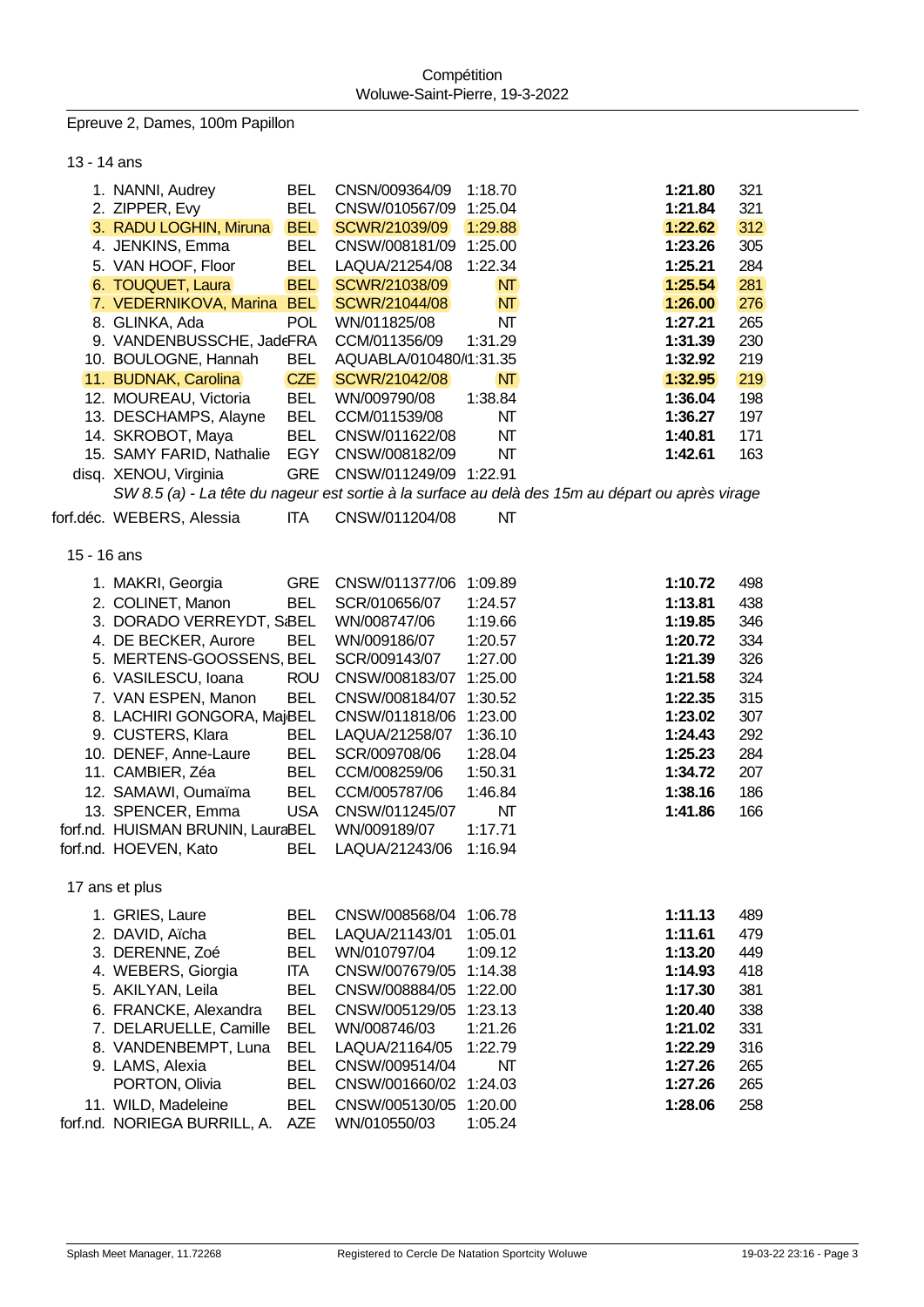## **Compétition** Woluwe-Saint-Pierre, 19-3-2022

| Epreuve 3<br>19-03-22 - 18:25 |                                                                                         |                          |                                  | Garçons, 100m Libre |                    |            | 8 - 10 ans<br>Liste résultats |
|-------------------------------|-----------------------------------------------------------------------------------------|--------------------------|----------------------------------|---------------------|--------------------|------------|-------------------------------|
| Points: FINA 2010             |                                                                                         |                          |                                  |                     |                    |            |                               |
| Rang                          |                                                                                         |                          |                                  |                     | Temps              | Pts        |                               |
| 9 ans                         |                                                                                         |                          |                                  |                     |                    |            |                               |
|                               | forf.déc. YAZAG, Anyel                                                                  | <b>BEL</b>               | MHN/011545/13                    | 1:43.07             |                    |            |                               |
|                               |                                                                                         |                          |                                  |                     |                    |            |                               |
| 10 ans                        |                                                                                         |                          |                                  |                     |                    |            |                               |
|                               | 1. VERNIMMEN, Nicholas BEL LAQUA/11480/12 1:27.60                                       |                          |                                  |                     | 1:27.40            | 154        |                               |
|                               |                                                                                         |                          |                                  |                     |                    |            |                               |
| Epreuve 4                     |                                                                                         |                          |                                  | Filles, 100m Libre  |                    |            | 8 - 10 ans                    |
| 19-03-22 - 18:28              |                                                                                         |                          |                                  |                     |                    |            | Liste résultats               |
| Points: FINA 2010             |                                                                                         |                          |                                  |                     |                    |            |                               |
| Rang                          |                                                                                         |                          |                                  |                     | Temps              | Pts        |                               |
| 9 ans                         |                                                                                         |                          |                                  |                     |                    |            |                               |
|                               |                                                                                         |                          |                                  |                     |                    |            |                               |
|                               | 1. EL MOUSSAOUI, MayssaBEL                                                              |                          | CNSN/011916/13                   | NΤ                  | 2:00.04            | 81         |                               |
|                               | 2. KOWALCZUK, Victoria POL                                                              |                          | CNSN/011868/13                   | NΤ                  | 2:07.96            | 67         |                               |
| 10 ans                        |                                                                                         |                          |                                  |                     |                    |            |                               |
|                               | 1. GINKELS, Febe                                                                        | <b>BEL</b>               | LAQUA/21494/12                   | 1:33.16             | 1:31.43            | 184        |                               |
|                               | 2. SALAMONE, Luna                                                                       | <b>BEL</b>               | MHN/011284/12                    | 1:36.36             | 1:31.79            | 182        |                               |
|                               | 3. SOARES ALMEIDA, LisaBEL                                                              |                          | LAQUA/21488/12                   | 1:41.36             | 1:38.04            | 149        |                               |
|                               | 4. BEN MESSAOUD, Sirine BEL                                                             |                          | CNSN/011915/12                   | NΤ                  | 1:51.98            | 100        |                               |
|                               |                                                                                         |                          |                                  |                     |                    |            |                               |
| Epreuve 5                     |                                                                                         |                          |                                  | Messieurs, 100m Dos |                    |            | 11 ans et plus                |
| 19-03-22 - 18:41              |                                                                                         |                          |                                  |                     |                    |            | Liste résultats               |
| Points: FINA 2010             |                                                                                         |                          |                                  |                     |                    |            |                               |
| Rang                          |                                                                                         |                          |                                  |                     | Temps              | Pts        |                               |
| 11 - 12 ans                   |                                                                                         |                          |                                  |                     |                    |            |                               |
|                               | 1. HOES, Tom Alexander                                                                  | <b>BEL</b>               | MHN/009522/10                    | 1:21.97             | 1:19.53            | 278        |                               |
|                               | 2. LISSENS, Tuur                                                                        | <b>BEL</b>               | LAQUA/11393/10                   | 1:23.58             | 1:22.36            | 250        |                               |
|                               | 3. MASAITIS, Mantas                                                                     | LTU                      | AQUABLA/011044/1:23.16           |                     | 1:23.65            | 239        |                               |
|                               | 4. JANY, Alex                                                                           | <b>AUT</b>               | CNSW/010617/10 1:30.00           |                     | 1:24.96            | 228        |                               |
|                               | 5. VAN SINTEJAN, Romain BEL                                                             |                          | SCWR/11052/10                    | 1:26.50             | 1:25.50            | 224        |                               |
|                               | 6. BOBEV, Boyan                                                                         | <b>BEL</b>               | LAQUA/11400/10                   | 1:28.23             | 1:28.21            | 204        |                               |
|                               | 7. LIANG, William<br>8. Ll, Yuze                                                        | <b>BEL</b><br><b>BEL</b> | LAQUA/11389/10                   | 1:32.07             | 1:29.98<br>1:34.59 | 192<br>165 |                               |
|                               | 9. DUMON, Ilan                                                                          | <b>BEL</b>               | LAQUA/11405/10<br>LAQUA/11452/11 | 1:52.94<br>1:43.14  | 1:35.37            | 161        |                               |
|                               | 10. VRANCKX, Boudewijn                                                                  | <b>BEL</b>               | LAQUA/11449/11                   | 1:38.97             | 1:35.98            | 158        |                               |
|                               | 11. DIERICK, Oscar                                                                      | <b>BEL</b>               | LAQUA/11495/11                   | NΤ                  | 1:36.46            | 156        |                               |
|                               | 12. LASCARACHE, Christian BEL                                                           |                          | AQUABLA/011617/1:43.72           |                     | 1:38.29            | 147        |                               |
|                               | 13. D EUGENIO, Enzo                                                                     | <b>BEL</b>               | MHN/011397/11                    | 1:48.28             | 1:39.60            | 141        |                               |
|                               | 14. AERTS, Mads                                                                         | <b>BEL</b>               | SCWR/11056/11                    | NT                  | 1:40.53            | 137        |                               |
|                               | 15. SPADEA, Mattia                                                                      | <b>BEL</b>               | LAQUA/11461/11                   | NΤ                  | 1:41.38            | 134        |                               |
|                               | 16. VERHAEVERT, Nan                                                                     | <b>BEL</b>               | ZNA/11328/10                     | NΤ                  | 1:42.83            | 128        |                               |
|                               | 17. VILLERVAL, Maxim<br>disq. BERLAMONT, Daan                                           | <b>BEL</b><br><b>BEL</b> | LAQUA/11445/11<br>LAQUA/11535/10 | 1:51.01<br>NΤ       | 1:51.53            | 101        |                               |
|                               | SW 6.2 - Le nageur a quitté la position sur le dos (en dehors de l'exécution du virage) |                          |                                  |                     |                    |            |                               |
|                               | disq. DE BACKER, Rune                                                                   | <b>BEL</b>               | ZNA/11329/11                     | NΤ                  |                    |            |                               |

*SW 6.4 (a) - Le nageur n'a pas touché le mur au virage*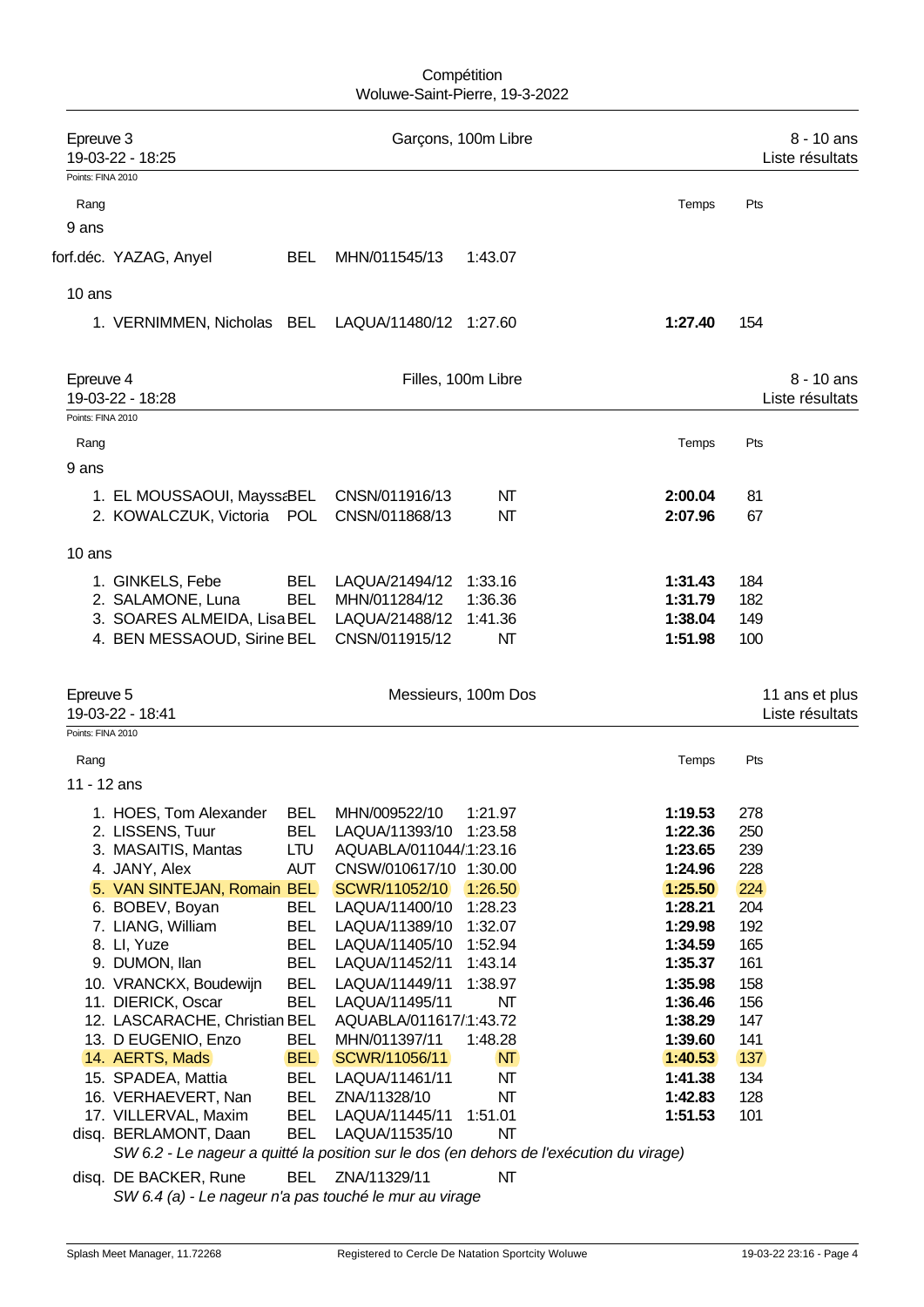|             | Epreuve 5, Garçons, 100m Dos, 11 - 12 ans                                                                        |                          |                                         |                    |                    |            |  |
|-------------|------------------------------------------------------------------------------------------------------------------|--------------------------|-----------------------------------------|--------------------|--------------------|------------|--|
| Rang        |                                                                                                                  |                          |                                         |                    | Temps              | Pts        |  |
|             |                                                                                                                  | <b>BEL</b>               | MHN/011645/10                           | NT                 |                    |            |  |
|             | disq. ROUSSEAU, Simon<br>SW 6.2 - Le nageur a quitté la position sur le dos (en dehors de l'exécution du virage) |                          |                                         |                    |                    |            |  |
|             |                                                                                                                  | <b>BEL</b>               | LAQUA/11399/10                          | 1:34.24            |                    |            |  |
|             | forf.nd. STUMM, Charles<br>forf.nd. VANDERLINDEN, Roald BEL                                                      |                          | LAQUA/11441/11                          | 1:35.03            |                    |            |  |
|             |                                                                                                                  |                          |                                         |                    |                    |            |  |
| 13 - 14 ans |                                                                                                                  |                          |                                         |                    |                    |            |  |
|             |                                                                                                                  |                          |                                         |                    |                    |            |  |
|             | 1. LAVIOLETTE, Simon<br>2. SPADEA, Tommaso                                                                       | <b>BEL</b><br><b>BEL</b> | SCR/009141/08<br>LAQUA/11260/08         | 1:09.56<br>1:13.55 | 1:09.94<br>1:11.65 | 409<br>380 |  |
|             | 3. RABIE, Ilias                                                                                                  | <b>BEL</b>               | CNSW/009666/08 1:13.19                  |                    | 1:12.90            | 361        |  |
|             | 4. BENSASSI, Abdallah                                                                                            | <b>BEL</b>               | CNSW/011768/09 1:14.49                  |                    | 1:14.11            | 344        |  |
|             | 5. VANDOOREN, Art                                                                                                | <b>BEL</b>               | LAQUA/11345/08                          | 1:14.12            | 1:15.81            | 321        |  |
|             | 6. MAGREMANNE, Mattéo BEL                                                                                        |                          | WN/009192/08                            | 1:16.46            | 1:17.00            | 306        |  |
|             | 7. LACHIRI GONGORA, IsmBEL                                                                                       |                          | CNSW/011819/08                          | 1:23.88            | 1:18.37            | 291        |  |
|             | 8. DIXON, Quinn                                                                                                  | <b>USA</b>               | CNSW/011202/08                          | NT                 | 1:20.67            | 266        |  |
|             | 9. DOUBEK, Simon                                                                                                 | <b>CZE</b>               | WN/009188/08                            | 1:18.83            | 1:20.88            | 264        |  |
|             | 10. SEGUY, James                                                                                                 | <b>BEL</b>               | CNSW/009515/09                          | 1:27.08            | 1:20.93            | 264 JA1    |  |
|             | 11. DE VLEMINCK, Vincent BEL                                                                                     |                          | ZNA/11277/09                            | 1:23.24            | 1:20.93            | 264 JA 2   |  |
|             | 12. NEGRIN, Samuel                                                                                               | <b>BEL</b>               | MHN/010995/09                           | 1:18.68            | 1:21.68            | 257        |  |
|             | 13. DOUBEK, Adam                                                                                                 | CZE                      | WN/009187/08                            | 1:17.78            | 1:21.72            | 256        |  |
|             | 14. FAUTRE, Raphael<br>15. NICHITA, Maxim                                                                        | <b>BEL</b><br><b>BEL</b> | AQUABLA/010493/1:20.27<br>RBP/069535/09 | 1:30.18            | 1:23.41<br>1:24.62 | 241<br>231 |  |
|             | 16. NEVILLE, Daniel                                                                                              | <b>BEL</b>               | SCR/010251/08                           | 1:28.45            | 1:25.91            | 220        |  |
|             | 17. DOKURNO, Piotr                                                                                               | <b>BEL</b>               | CNSW/011251/08                          | NΤ                 | 1:27.59            | 208        |  |
|             | 18. VAN DER PERRE, RaphaBEL                                                                                      |                          | CNSN/011857/09                          | NT                 | 1:31.27            | 184        |  |
|             | 19. BOTTONI, Alex                                                                                                | ITA                      | CNSW/011621/08                          | NT                 | 1:31.56            | 182        |  |
|             | 20. XENOS, Nikolaos                                                                                              | <b>GRE</b>               | CNSW/011305/09                          | 1:38.00            | 1:32.41            | 177        |  |
|             | 21. DUTRIEUX, David                                                                                              | <b>BEL</b>               | MHN/011895/09                           | NT                 | 1:34.60            | 165        |  |
|             | forf.nd. TRIANGLE, Lars                                                                                          | <b>BEL</b>               | ZORO/11117/09                           | 1:16.37            |                    |            |  |
|             | forf.déc. YAZAG, Amayas                                                                                          | <b>BEL</b>               | MHN/009527/09                           | 1:20.85            |                    |            |  |
| 15 - 16 ans |                                                                                                                  |                          |                                         |                    |                    |            |  |
|             | 1. VAN BELLEGEM, Simon ESP                                                                                       |                          | CNSW/007001/06 1:06.29                  |                    | 1:06.69            | 472        |  |
|             | 2. BOROWSKI, Brayan                                                                                              | <b>BEL</b>               | CNSW/009669/07                          | 1:08.91            | 1:08.81            | 430        |  |
|             | 3. MACHALE, Liam                                                                                                 | IRL                      | CNSW/010031/07                          | 1:11.36            | 1:11.93            | 376        |  |
|             | 4. GUERN, Malo                                                                                                   | BEL                      | WN/008751/06                            | 1:09.89            | 1:12.79            | 363        |  |
|             | 5. COQUILLAT, Dorian                                                                                             | <b>FRA</b>               | WN/010731/07                            | NT                 | 1:13.42            | 354        |  |
|             | 6. AGRELL, Raphaël                                                                                               | <b>FRA</b>               | CNSW/009559/07                          | 1:13.79            | 1:13.86            | 347        |  |
|             | 7. MACHER, Aloïs                                                                                                 | <b>BEL</b>               | WN/009190/06                            | 1:12.30            | 1:14.27            | 342        |  |
|             | 8. VEDERNIKOV, Vladimir                                                                                          | <b>BEL</b>               | SCWR/11045/06                           | 1:11.63            | 1:14.35            | 340        |  |
|             | 9. PERREAULT-MOONEY, ICAN                                                                                        |                          | WN/008769/07                            | 1:14.27            | 1:14.55<br>1:15.41 | 338        |  |
|             | 10. DE BAERDEMAEKER, L&BELr<br>11. BONDAR, Andrei                                                                | <b>ROU</b>               | LAQUA/11145/07<br>CNSN/007956/07        | 1:17.72<br>1:15.04 | 1:15.72            | 326<br>322 |  |
|             | 12. VANDENEDE, Noah                                                                                              | <b>BEL</b>               | SCR/008147/06                           | 1:18.97            | 1:16.47            | 313        |  |
|             | 13. SALLMANN, Tristan                                                                                            | <b>FRA</b>               | WN/008900/06                            | 1:08.81            | 1:17.67            | 299        |  |
|             | 14. JANSSENS, Arthur                                                                                             | BEL                      | WN/008755/07                            | 1:14.65            | 1:18.24            | 292        |  |
|             | 15. MINNE, Thomas                                                                                                | <b>BEL</b>               | AQUABLA/010482/1:18.15                  |                    | 1:18.81            | 286        |  |
|             | 16. VANDENHOVEN, JoshuaBEL                                                                                       |                          | CNSW/010724/07 1:20.00                  |                    | 1:19.22            | 281        |  |
|             | 17. GIANASSO, Nicolas                                                                                            | <b>BEL</b>               | WN/010847/06                            | 1:21.63            | 1:20.80            | 265        |  |
|             | 18. EUGENE, Felix                                                                                                | <b>BEL</b>               | ZORO/11114/07                           | 1:20.55            | 1:22.07            | 253        |  |
|             | 19. LENCLU, Romain                                                                                               | <b>BEL</b>               | CCM/010363/07                           | 1:21.77            | 1:23.84            | 237        |  |
|             | 20. LETOR, Gabriel                                                                                               | <b>BEL</b>               | CCM/009323/06                           | 1:38.39            | 1:23.99            | 236        |  |
|             | 21. LEDENS, Victor<br>22. TERTEROV, Artem                                                                        | <b>BEL</b>               | SCR/009142/06<br>CNSW/010137/06         | 1:25.00<br>NΤ      | 1:24.61            | 231<br>227 |  |
|             | 23. GONZALEZ Y GONZALEJBEL                                                                                       | BEL                      | RBP/010290/07                           | NT                 | 1:25.05<br>1:26.87 | 213        |  |
|             |                                                                                                                  |                          |                                         |                    |                    |            |  |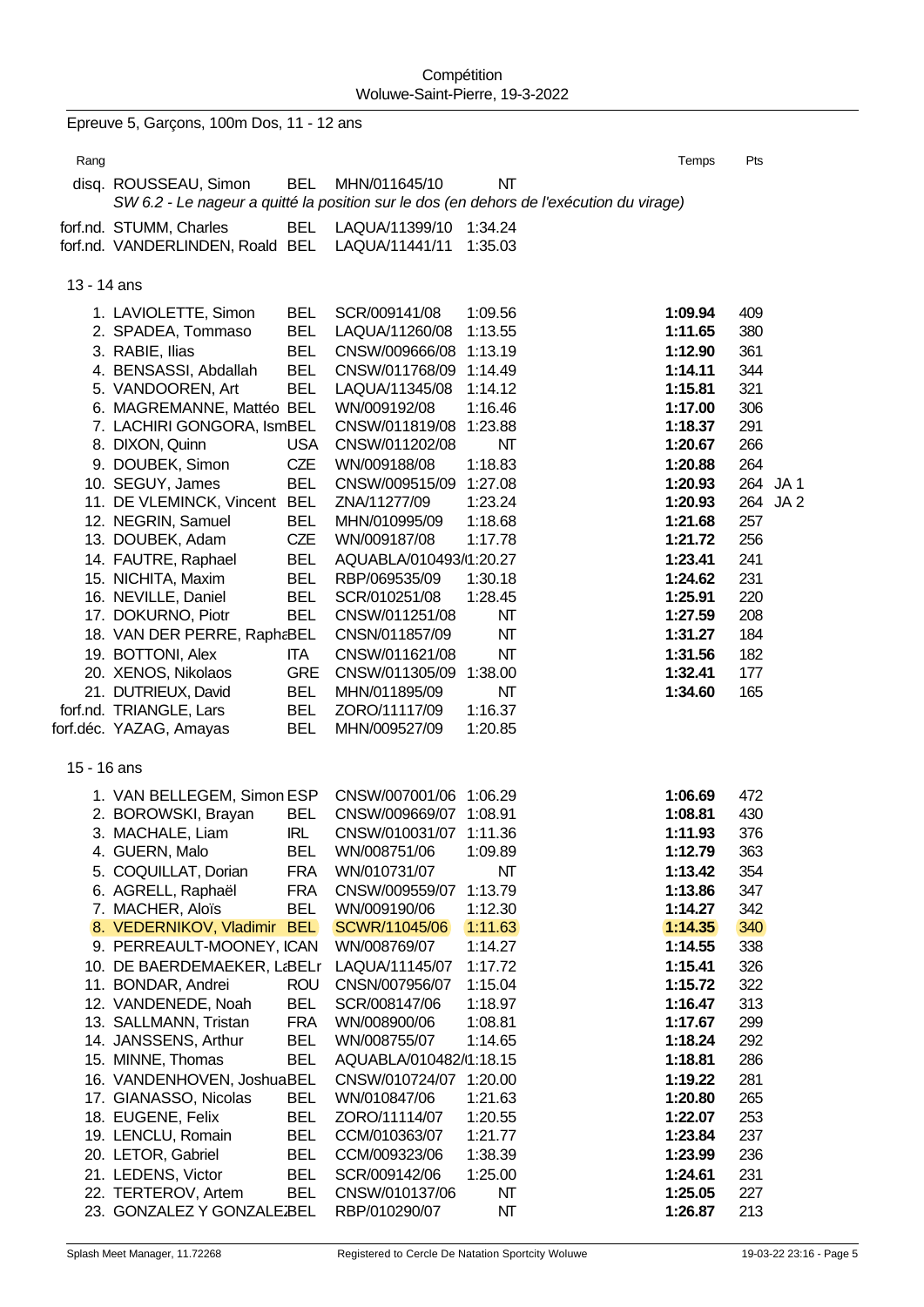Epreuve 5, Garçons, 100m Dos, 15 - 16 ans

| Rang |                                            |                          |                                  |          | Temps   | Pts                    |
|------|--------------------------------------------|--------------------------|----------------------------------|----------|---------|------------------------|
|      | 24. CALLEWAERT, Lucas                      | <b>BEL</b><br><b>GBR</b> | ZORO/11137/06                    | 1:26.57  | 1:27.72 | 207<br>185             |
|      | 25. THOMAS, Oscar<br>26. MARIAKIS, Ioannis | <b>GRE</b>               | CNSW/011963/07<br>CNSW/010477/07 | NΤ<br>NΤ | 1:31.12 | 181                    |
|      | forf.nd. RUQUOIS, Tibalt                   | <b>BEL</b>               |                                  | 1:20.35  | 1:31.78 |                        |
|      | forf.nd. DRAMAIX, Hugo                     | <b>BEL</b>               | WN/011824/07<br>CCM/010608/07    | NΤ       |         |                        |
|      |                                            |                          |                                  |          |         |                        |
|      | 17 ans et plus                             |                          |                                  |          |         |                        |
|      | 1. GILET, Mathis                           | <b>FRA</b>               | CNSW/005968/05                   | 1:01.40  | 1:01.48 | 602                    |
|      | 2. DEBONGNIE, Aymeric                      | <b>BEL</b>               | CNSW/001677/99                   | 1:02.68  | 1:04.83 | 514                    |
|      | 3. ROGGEMAN, Guillaume BEL                 |                          | WN/008344/93                     | 1:07.37  | 1:06.26 | 481<br>JA1             |
|      | 4. VAN GENECHTEN, SandBEL                  |                          | LAQUA/11460/03                   | 1:05.00  | 1:06.26 | 481<br>JA <sub>2</sub> |
|      | 5. BELL, Alexander                         | <b>BEL</b>               | CNSW/009765/05                   | 1:10.70  | 1:07.31 | 459<br>JA1             |
|      | 6. MAKRIS, Achilleas                       | <b>GRE</b>               | CNSW/011378/05                   | 1:10.00  | 1:07.31 | JA2<br>459             |
|      | 7. BOLLEN, Vincent                         | <b>BEL</b>               | LAQUA/11190/04                   | 1:05.45  | 1:07.72 | 451                    |
|      | 8. PINGITORE, Ilario                       | <b>BEL</b>               | CCM/003370/05                    | 1:09.12  | 1:08.81 | 430                    |
|      | 9. VAN GORP, Fons                          | <b>BEL</b>               | LAQUA/11049/05                   | NΤ       | 1:09.71 | 413                    |
|      | 10. FOBE, Romain                           | <b>BEL</b>               | CNSW/006227/03                   | 1:11.92  | 1:10.88 | 393                    |
|      | 11. WHITTEN, Dario                         | <b>ITA</b>               | CNSW/008803/05 1:22.28           |          | 1:11.93 | 376                    |
|      | 12. VAN WANROIJ, SebastiaNED               |                          | AQUABLA/010645/1:07.90           |          | 1:12.29 | 370                    |
|      | 13. JANSSENS, Alexandre                    | <b>BEL</b>               | WN/008754/05                     | 1:10.82  | 1:14.28 | 341                    |
|      | 14. ALLARDIN, Jules                        | <b>BEL</b>               | SCWR/11020/05                    | 1:11.75  | 1:16.03 | 318                    |
|      | 15. BARBOSA CRUZATO, G&ITAel               |                          | WN/011872/03                     | NΤ       | 1:17.00 | 306                    |
|      | 16. FELIS, Maxence                         | <b>BEL</b>               | SCWR/11029/05                    | 1:14.37  | 1:17.46 | 301                    |
|      | 17. JANSSEN, Sam                           | <b>BEL</b>               | SCWR/11047/05                    | 1:14.80  | 1:18.10 | 294                    |
|      | 18. LE PALLEC, Arthur                      | <b>FRA</b>               | WN/008757/05                     | 1:26.97  | 1:21.41 | 259                    |
|      | 19. MARIAKIS, Dimitrios                    | <b>GRE</b>               | CNSW/010478/05                   | NΤ       | 1:31.13 | 185                    |
|      | forf.nd. SERBAN, Andrei                    | <b>ROU</b>               | WN/010889/05                     | NΤ       |         |                        |

| Epreuve 6         | 19-03-22 - 19:07             |            | Dames, 100m Dos        |           |         | 11 ans et plus<br>Liste résultats |
|-------------------|------------------------------|------------|------------------------|-----------|---------|-----------------------------------|
| Points: FINA 2010 |                              |            |                        |           |         |                                   |
| Rang              |                              |            |                        |           | Temps   | Pts                               |
| 11 - 12 ans       |                              |            |                        |           |         |                                   |
|                   | 1. ADELMANN, Clara Cenxi GER |            | LAQUA/21382/10 1:21.49 |           | 1:21.99 | 356                               |
|                   | 2. LHOIR, Eloïse             | <b>BEL</b> | AQUABLA/010481/1:24.63 |           | 1:24.50 | 325                               |
|                   | 3. RESMINI, Giulia           | <b>BEL</b> | AQUABLA/010492/1:24.09 |           | 1:24.75 | 322                               |
|                   | 4. MEDLAND, Lorelien         | <b>BEL</b> | LAQUA/21388/10         | 1:27.80   | 1:26.84 | 299                               |
|                   | 5. BELOTTI, Rachele          | ITA I      | CNSW/011379/10         | NΤ        | 1:27.60 | 292                               |
|                   | 6. MELKA, Zora               | <b>BEL</b> | ZORO/21146/10          | 1:34.65   | 1:28.61 | 282                               |
|                   | 7. RUSTIN, Eline             | <b>BEL</b> | CCM/011272/10          | 1:29.22   | 1:29.80 | 271                               |
|                   | <b>VEDERNIKOVA, Vera</b>     | <b>BEL</b> | SCWR/21054/10          | <b>NT</b> | 1:29.80 | 271                               |
|                   | 9. WATELLE, Nona             | BEL        | LAQUA/21446/10         | 1:39.38   | 1:32.58 | 247                               |
|                   | 10. RUYSSINCK, Diede         | BEL        | ZNA/21271/10           | 1:31.62   | 1:33.01 | 243                               |
|                   | 11. EL MARGOUM, Inès         | <b>BEL</b> | CNSN/009600/10         | 1:40.33   | 1:33.14 | 242                               |
|                   | 12. HERMANS, Dania           | <b>BEL</b> | LAQUA/21458/10         | 1:37.21   | 1:38.74 | 203                               |
|                   | 13. GODEFROID, Charlize      | <b>BEL</b> | SCR/010172/10          | 1:40.65   | 1:40.43 | 193                               |
|                   | 14. GROMADA, Clémence        | <b>BEL</b> | AQUABLA/011396/1:39.80 |           | 1:44.37 | 172                               |
|                   | 15. BURSSENS, Emma           | <b>BEL</b> | LAQUA/21490/11         | NT        | 1:52.21 | 138                               |
|                   | 16. TASSENOY, Apolline       | <b>BEL</b> | SCR/011555/11          | 1:56.03   | 1:56.59 | 123                               |
|                   | forf.nd. TEIRLINCK, Louise   | <b>BEL</b> | LAQUA/21392/10         | 1:21.19   |         |                                   |
|                   | forf.déc. DEQUENNE, Claire   | <b>BEL</b> | MHN/011841/10          | 1:43.17   |         |                                   |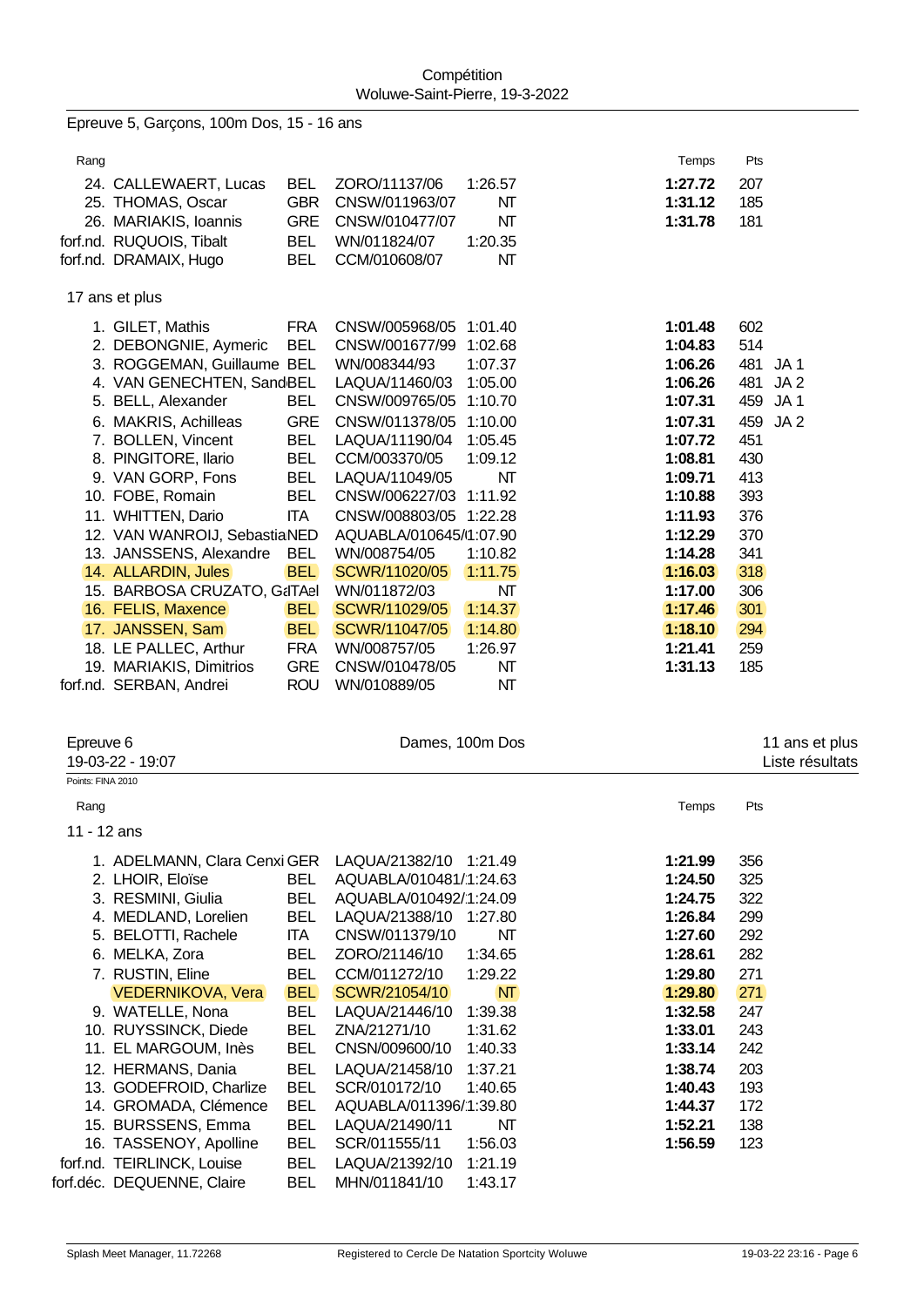Epreuve 6, Dames, 100m Dos

13 - 14 ans

|             | 1. DESRUMAUX, Luna                        |            |                        |         | 1:15.39 |     |
|-------------|-------------------------------------------|------------|------------------------|---------|---------|-----|
|             |                                           | <b>BEL</b> | CNSW/011884/08         | 1:19.14 |         | 458 |
|             | 2. JENKINS, Emma                          | <b>BEL</b> | CNSW/008181/09         | 1:16.14 | 1:17.15 | 427 |
|             | 3. VEDERNIKOVA, Marina BEL                |            | SCWR/21044/08          | 1:22.87 | 1:17.82 | 416 |
|             | 4. XENOU, Virginia                        | <b>GRE</b> | CNSW/011249/09         | 1:19.83 | 1:18.65 | 403 |
|             | 5. PEREZ ZUBRZYCKA-PEIPOL L.SCR/011428/08 |            |                        | 1:21.71 | 1:18.90 | 399 |
|             | 6. RANCILLON, Eline                       | <b>BEL</b> | AQUABLA/010499/1:19.87 |         | 1:18.93 | 399 |
|             | 7. VATOVEC, Arabela                       | <b>BEL</b> | CNSW/008289/08         | 1:20.46 | 1:19.01 | 398 |
|             | 8. VAN HOOF, Floor                        | <b>BEL</b> | LAQUA/21254/08         | 1:32.53 | 1:20.33 | 378 |
|             | 9. OHLIGER, Noémie                        | <b>BEL</b> | CNSW/010035/09         | 1:21.79 | 1:20.87 | 371 |
|             | 10. BUDNAK, Carolina                      | <b>CZE</b> | SCWR/21042/08          | 1:35.57 | 1:21.26 | 365 |
|             | 11. TOUQUET, Laura                        | <b>BEL</b> | SCWR/21038/09          | 1:20.60 | 1:21.56 | 361 |
|             | 12. RADU LOGHIN, Miruna                   | <b>BEL</b> | SCWR/21039/09          | 1:23.36 | 1:21.95 | 356 |
|             | 13. LECHIFFLARD, Léa                      | <b>BEL</b> | CNSN/007950/09         | 1:22.25 | 1:22.11 | 354 |
|             |                                           | <b>BEL</b> |                        |         |         |     |
|             | 14. MALBECQ, Amandine                     |            | SCWR/21040/08          | 1:17.89 | 1:22.79 | 345 |
|             | 15. GLINKA, Ada                           | <b>POL</b> | WN/011825/08           | 1:24.20 | 1:22.85 | 345 |
|             | 16. GRIES, Anais                          | <b>BEL</b> | CNSW/010660/09         | 1:22.99 | 1:23.22 | 340 |
|             | 17. DELDICQUE, Aiko                       | <b>BEL</b> | ZORO/21098/08          | 1:24.40 | 1:23.82 | 333 |
|             | 18. DE BAERDEMAEKER, PBELn LAQUA/21299/08 |            |                        | 1:44.65 | 1:23.98 | 331 |
|             | 19. BERTEE, Charlyne                      | <b>BEL</b> | MHN/011000/08          | 1:27.47 | 1:25.84 | 310 |
|             | 20. ZIPPER, Evy                           | <b>BEL</b> | CNSW/010567/09         | 1:30.00 | 1:26.12 | 307 |
|             | 21. SAMY FARID, Nathalie                  | <b>EGY</b> | CNSW/008182/09         | 1:32.85 | 1:26.76 | 300 |
|             | 22. DE BEYS, Valentine                    | <b>BEL</b> | WN/011157/08           | 1:25.40 | 1:28.24 | 285 |
|             | 23. PAUWELS, Maëlle                       | <b>BEL</b> | CNSW/011217/08         | NΤ      | 1:28.46 | 283 |
|             | 24. MOUREAU, Victoria                     | <b>BEL</b> | WN/009790/08           | NΤ      | 1:28.57 | 282 |
|             | 25. MARECHAL, Romane                      | <b>FRA</b> | SCWR/21055/08          | 1:31.86 | 1:28.74 | 280 |
|             | 26. DEJAIFFE, Olivia                      | <b>BEL</b> | CNSW/011631/09         | NT      | 1:29.38 | 274 |
|             | 27. HUPEZ, Isaline                        | <b>BEL</b> | CCM/008253/08          | 1:40.21 | 1:31.65 | 255 |
|             |                                           |            |                        |         |         |     |
|             | 28. DUYCKAERTS, ClémentirBEL              |            | CCM/008258/09          | 1:32.35 | 1:32.25 | 250 |
|             | 29. VANDENBUSSCHE, JadeFRA                |            | CCM/011356/09          | 1:31.12 | 1:35.49 | 225 |
|             | 30. SKROBOT, Maya                         | BEL        | CNSW/011622/08         | NT      | 1:36.03 | 221 |
|             | 31. MAENE, Norah                          | <b>BEL</b> | MHN/011512/09          | 1:36.90 | 1:37.79 | 209 |
|             | 32. DESCHAMPS, Alayne                     | <b>BEL</b> | CCM/011539/08          | 1:42.98 | 1:38.35 | 206 |
|             | 33. ROUSSEL-BURLEY, NinaFRA               |            | RBP/079012/09          | NΤ      | 1:38.45 | 205 |
|             | 34. RICHARDSON, Elizabeth BEL             |            | CNSW/011250/08         | 1:45.58 | 1:41.78 | 186 |
|             | 35. AVRAMOVIC, Mila                       | <b>MLT</b> | RBP/064453/08          | NΤ      | 1:44.03 | 174 |
|             | 36. DEROULEZ, Alix                        | <b>BEL</b> | MHN/011510/09          | NT      | 1:49.03 | 151 |
|             |                                           |            |                        |         |         |     |
| 15 - 16 ans |                                           |            |                        |         |         |     |
|             |                                           |            |                        |         |         |     |
|             | 1. MAKRI, Georgia                         | <b>GRE</b> | CNSW/011377/06         | 1:09.65 | 1:08.92 | 599 |
|             | 2. DE BECKER, Aurore                      | <b>BEL</b> | WN/009186/07           | 1:13.84 | 1:16.22 | 443 |
|             | 3. COLINET, Manon                         | <b>BEL</b> | SCR/010656/07          | 1:15.14 | 1:16.24 | 443 |
|             | 4. OHLIGER, Marjorie                      | <b>BEL</b> | CNSW/007844/07         | 1:17.09 | 1:16.44 | 439 |
|             | 5. VASILESCU, Ioana                       | <b>ROU</b> | CNSW/008183/07         | 1:16.22 | 1:16.72 | 434 |
|             | 6. CUSTERS, Klara                         | BEL        | LAQUA/21258/07         | 1:28.30 | 1:17.21 | 426 |
|             | 7. BOON, Birte                            | <b>BEL</b> | LAQUA/21230/07         | 1:15.92 | 1:17.64 | 419 |
|             | 8. MERTENS-GOOSSENS, BEL                  |            | SCR/009143/07          | 1:20.43 | 1:19.14 | 396 |
|             | 9. PELGRIMS, Mahaut                       | <b>BEL</b> | SCWR/21030/06          | 1:16.73 | 1:19.18 | 395 |
|             | 10. COLINET, Charlotte                    | <b>BEL</b> | SCR/010655/07          | 1:18.16 | 1:19.25 | 394 |
|             | 11. VAN ESPEN, Manon                      | <b>BEL</b> | CNSW/008184/07         | 1:19.87 | 1:21.82 | 358 |
|             | 12. CAMBIER, Zéa                          | <b>BEL</b> | CCM/008259/06          | 1:28.00 | 1:23.02 | 343 |
|             | 13. HERMANS, Emilia                       | <b>BEL</b> | LAQUA/21457/07         | 1:29.99 | 1:24.67 | 323 |
|             |                                           |            |                        |         |         |     |
|             | 14. DORADO VERREYDT, S:BEL                |            | WN/008747/06           | 1:20.45 | 1:25.39 | 315 |
|             | 15. CONSTANT, Loanne                      | <b>BEL</b> | WN/011456/06           | 1:28.46 | 1:27.85 | 289 |
|             | 16. SAMAWI, Oumaïma                       | <b>BEL</b> | CCM/005787/06          | 1:36.64 | 1:30.89 | 261 |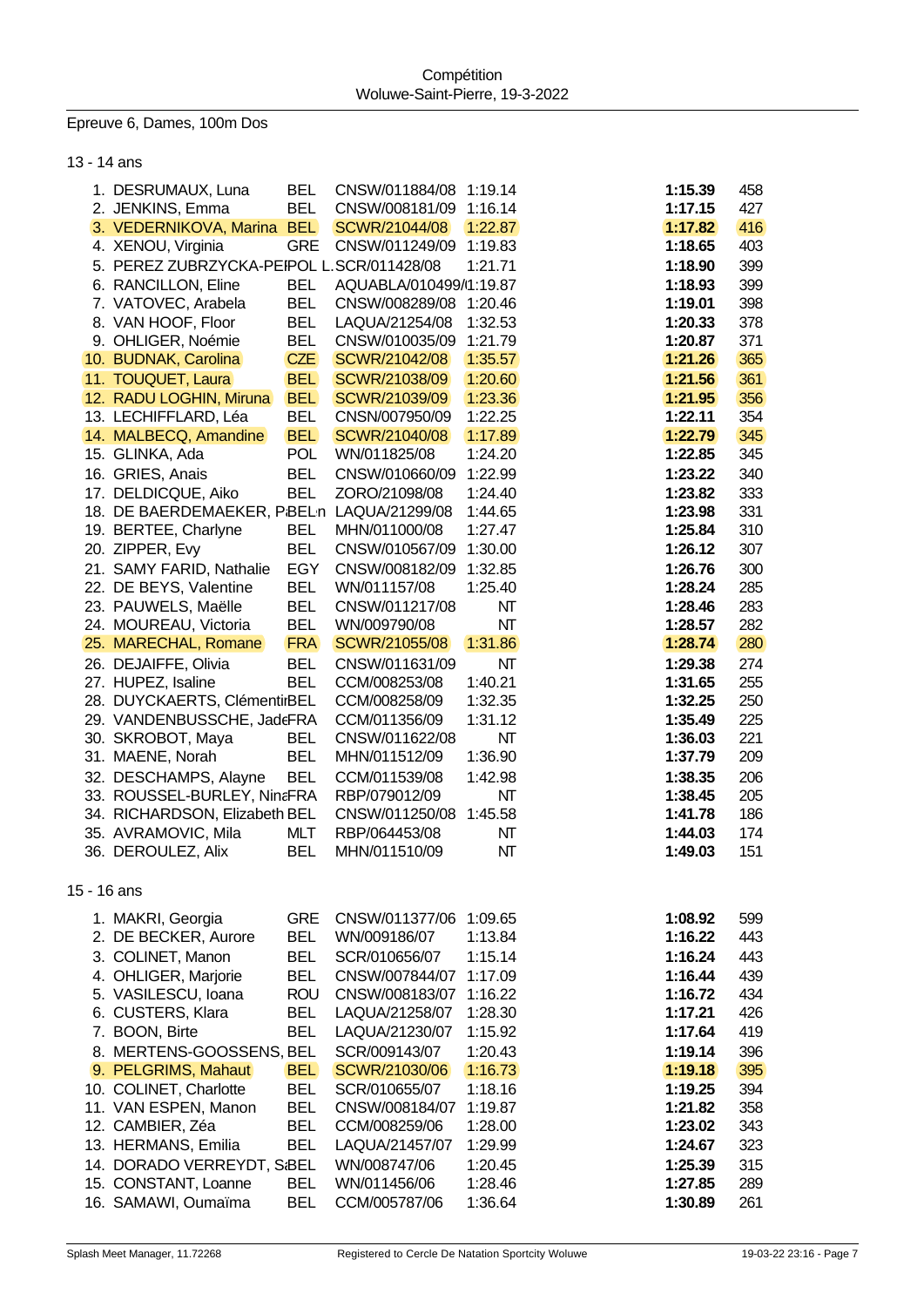| Epreuve 6, Filles, 100m Dos, 15 - 16 ans |                                                                                                                                                           |                                                      |                                                                    |                                          |                                          |                          |  |
|------------------------------------------|-----------------------------------------------------------------------------------------------------------------------------------------------------------|------------------------------------------------------|--------------------------------------------------------------------|------------------------------------------|------------------------------------------|--------------------------|--|
| Rang                                     |                                                                                                                                                           |                                                      |                                                                    |                                          | Temps                                    | Pts                      |  |
|                                          | 17. DUBOIS, Aitana<br>18. MASTAKAS, Alma<br>disq. LEVAUX, Nyla<br>SW 6.2 - Le nageur a quitté la position sur le dos (en dehors de l'exécution du virage) | BEL.<br><b>BEL</b><br><b>BEL</b>                     | CNSW/011969/06<br>RBP/009442/07<br>WN/011163/07                    | NΤ<br>1:33.15<br>1:26.54                 | 1:34.64<br>1:36.64                       | 231<br>217               |  |
|                                          | forf.nd. DUCOMBLE, Anne<br>forf.nd. HUISMAN BRUNIN, LauraBEL<br>forf.nd. HOEVEN, Kato                                                                     | BEL<br><b>BEL</b>                                    | WN/009788/07<br>WN/009189/07<br>LAQUA/21243/06                     | 1:23.47<br>1:18.35<br>1:14.35            |                                          |                          |  |
|                                          | 17 ans et plus                                                                                                                                            |                                                      |                                                                    |                                          |                                          |                          |  |
|                                          | 1. GRIES, Laure<br>2. CUSTERS, Ella<br>3. DERENNE, Zoé<br>AKILYAN, Leila                                                                                  | <b>BEL</b><br><b>BEL</b><br><b>BEL</b><br><b>BEL</b> | CNSW/008568/04<br>LAQUA/21142/04<br>WN/010797/04<br>CNSW/008884/05 | 1:05.01<br>1:10.77<br>1:10.29<br>1:13.92 | 1:08.45<br>1:11.60<br>1:14.16<br>1:14.16 | 612<br>534<br>481<br>481 |  |
|                                          | 5. VAN BELLE, Amber<br>6. DAVID, Aïcha<br>7. RAVANETTI, Léa                                                                                               | <b>BEL</b><br><b>BEL</b><br>ITA I                    | LAQUA/21487/04<br>LAQUA/21143/01<br>CNSW/007970/05                 | 1:14.79<br>1:16.77<br>1:21.42            | 1:15.01<br>1:15.46<br>1:15.72            | 465<br>456<br>452        |  |
|                                          | 8. VANDENBEMPT, Luna<br>9. SCHOEMANS, Coralie<br>10. LEMAL, Alice                                                                                         | <b>BEL</b><br><b>BEL</b><br><b>BEL</b>               | LAQUA/21164/05<br>CNSW/009350/02<br>MHN/005653/05                  | 1:21.50<br>1:16.37<br>NΤ                 | 1:18.18<br>1:18.44<br>1:22.38            | 410<br>406<br>351        |  |
|                                          | 11. GURSEN, Irem<br>12. DELARUELLE, Camille<br>13. LAMS, Alexia                                                                                           | <b>BEL</b><br><b>BEL</b><br><b>BEL</b>               | WN/008752/05<br>WN/008746/03<br>CNSW/009514/04                     | 1:18.57<br>1:24.96<br>1:35.59            | 1:24.02<br>1:30.72<br>1:30.89            | 331<br>262<br>261        |  |
|                                          | 14. KRUKOWSKA, Jagoda<br>disq. GOEMINNE, Mérédith<br>SW 6.4 (c) - Le nageur n'a pas entamé virage directement après traction des bras                     | <b>BEL</b><br><b>BEL</b>                             | RBP/009443/05<br>RBP/050982/05                                     | 1:43.36<br>NT                            | 1:42.72                                  | 181                      |  |

forf.nd. NORIEGA BURRILL, A. AZE WI

| 'N/010550/03 | 1:08.80 |
|--------------|---------|
|--------------|---------|

| Epreuve 7         | 19-03-22 - 19:42                                                     |            |                        | Messieurs, 100m Brasse |         | 11 ans et plus<br>Liste résultats |
|-------------------|----------------------------------------------------------------------|------------|------------------------|------------------------|---------|-----------------------------------|
| Points: FINA 2010 |                                                                      |            |                        |                        |         |                                   |
| Rang              |                                                                      |            |                        |                        | Temps   | Pts                               |
| 11 - 12 ans       |                                                                      |            |                        |                        |         |                                   |
|                   | 1. EVERSONAS, Jonas                                                  | LTU.       | CNSW/011059/10         | 1:26.88                | 1:29.18 | 283                               |
|                   | 2. JANY, Alex                                                        | <b>AUT</b> | CNSW/010617/10         | 1:34.23                | 1:34.84 | 235                               |
|                   | 3. HOES, Tom Alexander                                               | <b>BEL</b> | MHN/009522/10          | 1:30.73                | 1:35.88 | 228                               |
|                   | 4. VAN SINTEJAN, Romain BEL                                          |            | SCWR/11052/10          | 1:30.15                | 1:36.24 | 225                               |
|                   | 5. DINICESCU, Damian                                                 | <b>BEL</b> | CCM/008701/10          | 1:38.89                | 1:38.97 | 207                               |
|                   | 6. POLLMEIER, Benedict                                               | <b>GER</b> | CNSW/011058/10         | 1:38.32                | 1:41.14 | 194                               |
|                   | 7. LIANG, William                                                    | <b>BEL</b> | LAQUA/11389/10         | 1:38.22                | 1:42.41 | 187                               |
|                   | 8. ZOUHRI, Amir                                                      | <b>BEL</b> | LAQUA/11477/10         | NΤ                     | 1:45.39 | 171                               |
|                   | 9. MEREMANS, Mathys                                                  | <b>BEL</b> | LAQUA/11407/10         | 1:48.94                | 1:46.43 | 166                               |
|                   | 10. BOEHM, Lennart                                                   | <b>GER</b> | CNSW/011656/10         | NΤ                     | 1:47.34 | 162                               |
|                   | 11. DE BACKER, Rune                                                  | BEL        | ZNA/11329/11           | NΤ                     | 1:48.00 | 159                               |
|                   | 12. AERTS, Mads                                                      | <b>BEL</b> | SCWR/11056/11          | 1:47.70                | 1:48.22 | 158                               |
|                   | 13. D EUGENIO, Enzo                                                  | <b>BEL</b> | MHN/011397/11          | 1:59.25                | 1:52.60 | 140                               |
|                   | 14. LASCARACHE, Christian BEL                                        |            | AQUABLA/011617/1:58.66 |                        | 1:53.71 | 136                               |
|                   | 15. ROUSSEAU, Simon                                                  | BEL        | MHN/011645/10          | NΤ                     | 2:09.64 | 92                                |
|                   | disq. SLOOTMAEKERS, MatteBEL LAQUA/11387/10                          |            |                        | 1:43.53                |         |                                   |
|                   | SW 7.6 - Arrivée ou virage à 1 main ou non simultanément des 2 mains |            |                        |                        |         |                                   |

forf.nd. STUMM, Charles BEL LAQUA/11399/10 1:34.49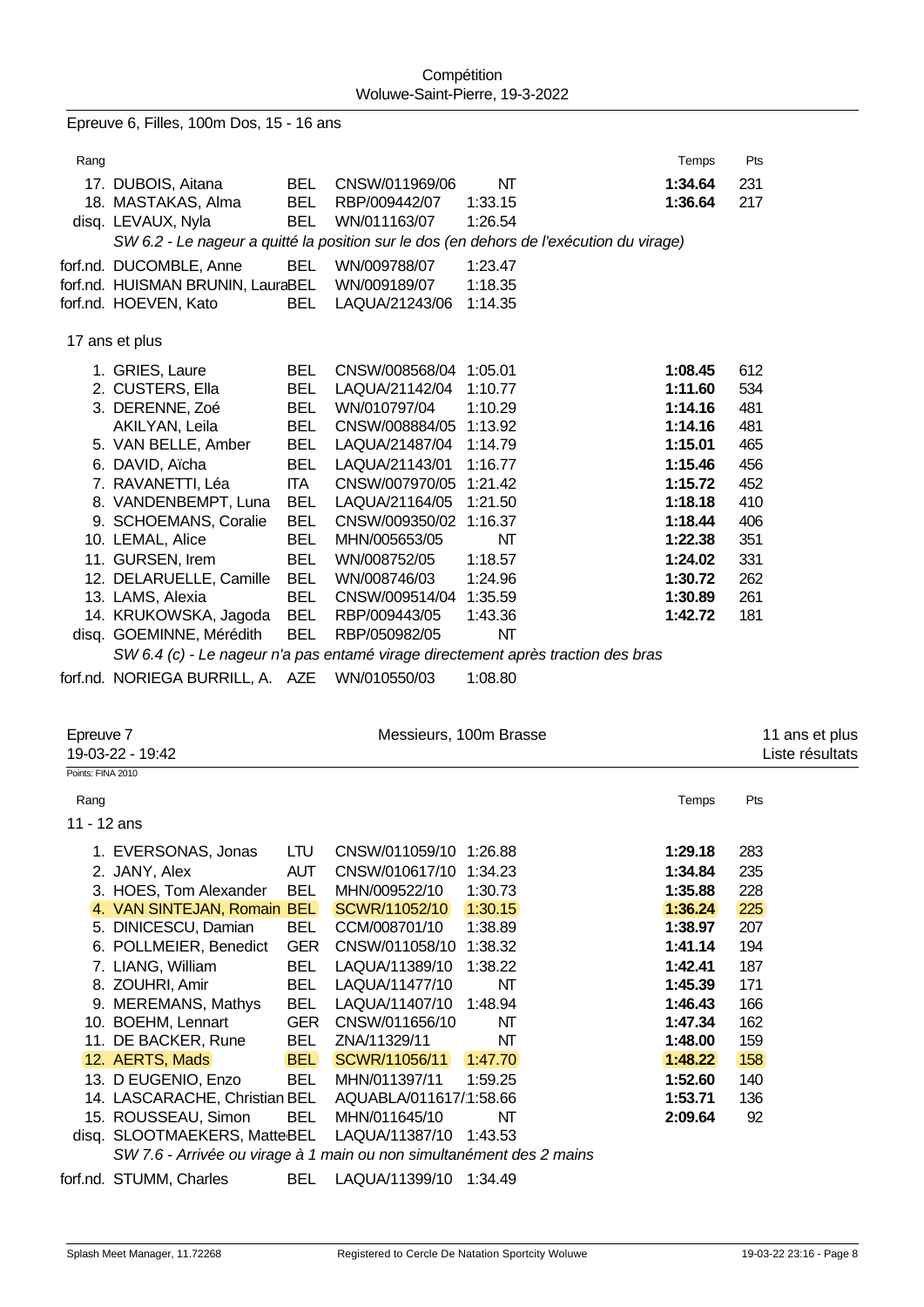Epreuve 7, Messieurs, 100m Brasse

13 - 14 ans

|             | 1. LAVIOLETTE, Simon                                                 | <b>BEL</b> | SCR/009141/08          | 1:20.67 | 1:20.02 | 392 |                 |
|-------------|----------------------------------------------------------------------|------------|------------------------|---------|---------|-----|-----------------|
|             | 2. MAMBOUR, Philippe                                                 | <b>BEL</b> | SCR/010662/08          | 1:24.25 | 1:21.97 | 364 |                 |
|             | 3. DOUBEK, Simon                                                     | CZE        | WN/009188/08           | 1:21.86 | 1:24.86 | 328 |                 |
|             | 4. BENSASSI, Abdallah                                                | <b>BEL</b> | CNSW/011768/09         | 1:34.06 | 1:28.24 | 292 |                 |
|             | 5. MAGREMANNE, Mattéo BEL                                            |            | WN/009192/08           | 1:29.89 | 1:29.49 | 280 |                 |
|             | 6. LACHIRI GONGORA, IsmBEL                                           |            | CNSW/011819/08         | 1:28.36 | 1:29.56 | 279 |                 |
|             | 7. VIDTS, Brecht                                                     | <b>BEL</b> | ZNA/11282/08           | 1:32.06 | 1:29.69 | 278 |                 |
|             | 8. ZAHARIE, Matei                                                    | <b>ROU</b> | CNSN/010620/08         | 1:31.86 | 1:30.74 | 269 |                 |
|             | 9. DOUBEK, Adam                                                      | CZE        | WN/009187/08           | 1:53.94 | 1:33.54 | 245 |                 |
|             | 10. BUGGENHOUT, Orestis BEL                                          |            | CNSW/009302/08         | 1:41.12 | 1:36.04 | 226 |                 |
|             | 11. NICHITA, Maxim                                                   | <b>BEL</b> | RBP/069535/09          | NΤ      | 1:36.46 | 223 |                 |
|             | 12. CIRLIG, Mihail                                                   | <b>ROU</b> | CNSN/010621/08         | NT      | 1:43.25 | 182 |                 |
|             | 13. TEERLINCK, Klaas                                                 | <b>BEL</b> | ZNA/11358/09           | NΤ      | 1:43.41 | 181 |                 |
|             | 14. FAUTRE, Raphael                                                  | <b>BEL</b> | AQUABLA/010493/1:39.91 |         | 1:43.47 | 181 | JA1             |
|             | 15. VAN DEN BROECK, Luk BEL                                          |            | ZNA/11197/08           | 1:41.70 | 1:43.47 | 181 | JA <sub>2</sub> |
|             | 16. DE SMAELE, Cairanne                                              | <b>BEL</b> | ZNA/11341/08           | NT      | 1:43.74 | 180 |                 |
|             | 17. KROLIK, Julian                                                   | <b>POL</b> | CNSW/010568/09         | NT      | 1:44.96 | 173 |                 |
|             | 18. AHALLAL, Adam                                                    | <b>BEL</b> | ZNA/11274/09           | 1:49.98 | 1:45.16 | 172 |                 |
|             | 19. BOTTONI, Alex                                                    | <b>ITA</b> | CNSW/011621/08         | NT      | 1:45.41 | 171 |                 |
|             | 20. DUTRIEUX, David                                                  | <b>BEL</b> | MHN/011895/09          | NT      | 1:47.32 | 162 |                 |
|             | 21. CAUDRON, Xibe                                                    | <b>BEL</b> | ZNA/11331/08           | NT      | 1:47.89 | 160 |                 |
|             | 22. CLANCY, Andreas                                                  | <b>BEL</b> | SCR/010171/08          | NT      | 1:49.18 | 154 |                 |
|             | 23. NEGRIN, Samuel                                                   | <b>BEL</b> | MHN/010995/09          | 1:43.70 | 1:50.26 | 149 |                 |
|             | forf.nd. CATRY, Gaetan                                               | <b>BEL</b> | ZNA/11253/09           | 1:38.35 |         |     |                 |
|             | forf.déc. YAZAG, Amayas                                              | <b>BEL</b> | MHN/009527/09          | NT      |         |     |                 |
| 15 - 16 ans |                                                                      |            |                        |         |         |     |                 |
|             | 1. BAETEN, Lukas                                                     | <b>BEL</b> | LAQUA/11292/07         | 1:26.74 | 1:11.62 | 547 |                 |
|             | 2. VERMAUT, Arthur                                                   | <b>BEL</b> | AQUABLA/009939/1:12.32 |         | 1:12.42 | 529 |                 |
|             | 3. GUERN, Malo                                                       | <b>BEL</b> | WN/008751/06           | 1:12.48 | 1:18.71 | 412 |                 |
|             | 4. PERREAULT-MOONEY, ICAN                                            |            | WN/008769/07           | 1:17.26 | 1:19.75 | 396 |                 |
|             | 5. MORIAU, Pierrick                                                  | <b>BEL</b> | CNSW/008173/07 1:21.14 |         | 1:22.02 | 364 |                 |
|             | 6. VEDERNIKOV, Vladimir                                              | <b>BEL</b> | SCWR/11045/06          | 1:24.61 | 1:23.98 | 339 |                 |
|             | 7. LEDENS, Victor                                                    | <b>BEL</b> | SCR/009142/06          | 1:23.48 | 1:24.56 | 332 |                 |
|             | 8. VISDELOUP, Malo                                                   | <b>FRA</b> | CNSW/009349/06         | 1:35.00 | 1:24.77 | 330 |                 |
|             | 9. HOLLANDS, Marnick                                                 | <b>BEL</b> | CNSW/011201/06         | NΤ      | 1:26.07 | 315 |                 |
|             | 10. CONTENT, Elie                                                    | <b>BEL</b> | RBP/010115/06          | NΤ      | 1:26.97 | 305 |                 |
|             | 11. SALLMANN, Tristan                                                | <b>FRA</b> | WN/008900/06           | 1:51.61 | 1:27.90 | 295 |                 |
|             | 12. COQUILLAT, Dorian                                                | <b>FRA</b> | WN/010731/07           | NΤ      | 1:30.43 | 271 |                 |
|             | 13. MACHER, Aloïs                                                    | <b>BEL</b> | WN/009190/06           | NΤ      | 1:31.18 | 265 |                 |
|             | 14. DEMONTY, Sébastien                                               | <b>BEL</b> | RBP/009091/07          | NΤ      | 1:31.53 | 262 |                 |
|             | 15. GONZALEZ Y GONZALEIBEL                                           |            | RBP/010290/07          | NΤ      | 1:38.88 | 207 |                 |
|             | 16. MARIAKIS, Ioannis                                                | <b>GRE</b> | CNSW/010477/07         | NΤ      | 1:42.96 | 184 |                 |
|             | disq. JANSSENS, Arthur                                               | <b>BEL</b> | WN/008755/07           | 1:18.38 |         |     |                 |
|             | SW 7.6 - Arrivée ou virage à 1 main ou non simultanément des 2 mains |            |                        |         |         |     |                 |
|             | forf.nd. DRAMAIX, Hugo                                               | <b>BEL</b> | CCM/010608/07          | NT      |         |     |                 |
|             | 17 ans et plus                                                       |            |                        |         |         |     |                 |
|             | 1. NYKVIST, Marcus                                                   | <b>SWE</b> | CNSW/010723/04 1:07.23 |         | 1:07.13 | 664 |                 |
|             | 2. DECOSSAUX, Valentin                                               | <b>BEL</b> | LAQUA/11360/95         | 1:07.72 | 1:09.72 | 593 |                 |
|             | 3. MORIAU, Thibault                                                  | <b>BEL</b> | CNSW/000632/99 1:13.61 |         | 1:12.04 | 537 |                 |
|             | 4. ROGGEMAN, Guillaume BEL                                           |            | WN/008344/93           | 1:17.19 | 1:12.18 | 534 |                 |
|             | 5. KYRIAKIDES, Niels                                                 | <b>BEL</b> | CNSW/007831/04 1:11.60 |         | 1:12.35 | 530 |                 |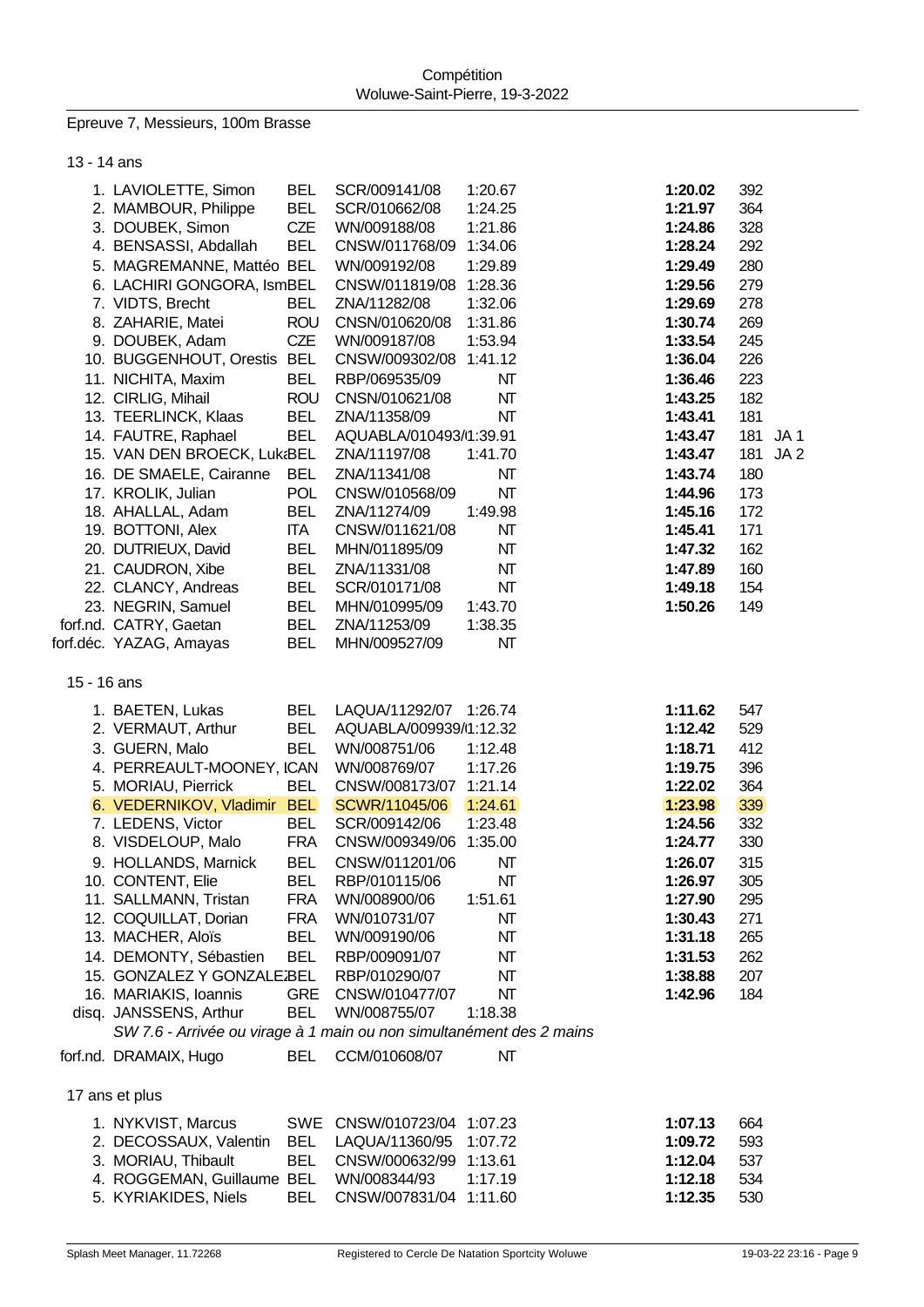Epreuve 7, Messieurs, 100m Brasse, 17 ans et plus

| Rang |                              |            |                        |         | Temps   | Pts |
|------|------------------------------|------------|------------------------|---------|---------|-----|
|      | 6. VAN GORP, Fons            | <b>BEL</b> | LAQUA/11049/05         | NT      | 1:13.88 | 498 |
|      | 7. LE PALLEC, Arthur         | <b>FRA</b> | WN/008757/05           | 1:09.35 | 1:16.87 | 442 |
|      | 8. VAN WANROIJ, SebastiaNED  |            | AQUABLA/010645/1:16.95 |         | 1:17.28 | 435 |
|      | 9. KADOU, Chadi              | <b>BEL</b> | CNSW/003978/03 1:18.00 |         | 1:18.12 | 421 |
|      | 10. DEBONGNIE, Aymeric       | <b>BEL</b> | CNSW/001677/99         | 1:13.48 | 1:18.25 | 419 |
|      | 11. VAN HOOF, Daan           | <b>BEL</b> | LAQUA/11168/05         | 1:22.18 | 1:19.44 | 400 |
|      | 12. CISSE, Mohammed          | <b>GUI</b> | AQUABLA/076948/93      | NT      | 1:20.53 | 384 |
|      | 13. JANSSEN, Sam             | <b>BEL</b> | SCWR/11047/05          | 1:16.39 | 1:20.94 | 379 |
|      | 14. COLAES, Adrien           | <b>BEL</b> | CNSW/009036/04         | 1:30.17 | 1:22.97 | 351 |
|      | 15. ALLARDIN, Jules          | <b>BEL</b> | SCWR/11020/05          | 1:23.39 | 1:25.43 | 322 |
|      | 16. JANSSENS, Alexandre      | <b>BEL</b> | WN/008754/05           | 1:22.63 | 1:25.81 | 318 |
|      | 17. BARBOSA CRUZATO, G&ITAel |            | WN/011872/03           | NΤ      | 1:27.78 | 297 |
|      | 18. VANO, Ivan               | <b>SVK</b> | CNSW/011469/05         | 1:30.00 | 1:28.58 | 289 |
|      | 19. FELIS, Maxence           | <b>BEL</b> | SCWR/11029/05          | 1:24.64 | 1:30.14 | 274 |
|      | 20. LASKA, Raphaël           | <b>FRA</b> | CNSW/010619/05         | 1:35.00 | 1:34.76 | 236 |
|      | 21. ALAERTS, Thibault        | <b>BEL</b> | WN/011595/05           | NΤ      | 1:36.51 | 223 |
|      | 22. MARIAKIS, Dimitrios      | <b>GRE</b> | CNSW/010478/05         | NΤ      | 1:40.01 | 200 |
|      | forf.nd. SERBAN, Andrei      | <b>ROU</b> | WN/010889/05           | NT      |         |     |
|      | forf.nd. JOACHIMSMANN, Luca  | <b>FRA</b> | CNSW/009560/05         | NΤ      |         |     |
|      |                              |            |                        |         |         |     |

| Points: FINA 2010                                                                   |  |
|-------------------------------------------------------------------------------------|--|
|                                                                                     |  |
| Pts<br>Temps<br>Rang                                                                |  |
| 11 - 12 ans                                                                         |  |
| 1. LHOIR, Eloïse<br><b>BEL</b><br>AQUABLA/010481/1:34.46<br>1:31.83<br>345          |  |
| <b>BEL</b><br>2. MEDLAND, Lorelien<br>LAQUA/21388/10<br>344<br>1:31.94<br>1:31.91   |  |
| 3. BELOTTI, Rachele<br><b>ITA</b><br>306<br>CNSW/011379/10 1:39.00<br>1:35.64       |  |
| 4. ADELMANN, Clara Cenxi GER<br>LAQUA/21382/10<br>1:37.71<br>1:36.36<br>299         |  |
| 5. WATELLE, Nona<br><b>BEL</b><br>LAQUA/21446/10<br>1:41.21<br>1:36.37<br>299       |  |
| 6. RUSTIN, Eline<br><b>BEL</b><br>CCM/011272/10<br>1:34.78<br>1:38.10<br>283        |  |
| 7. DURY, Elisabeth<br><b>BEL</b><br>1:42.20<br>280<br>SCR/010250/10<br>1:38.40      |  |
| <b>BEL</b><br>8. VEDERNIKOVA, Vera<br>SCWR/21054/10<br><b>NT</b><br>1:41.28<br>257  |  |
| <b>BEL</b><br>9. OSSELAER, Kato<br>ZNA/21337/10<br>1:48.56<br>1:43.06<br>244        |  |
| 10. GODEFROID, Charlize<br><b>BEL</b><br>241<br>SCR/010172/10<br>1:47.33<br>1:43.48 |  |
| 11. DHAENENS, Ebe<br><b>BEL</b><br>ZORO/21152/10<br>NT<br>234<br>1:44.46            |  |
| 12. HERMANS, Dania<br><b>BEL</b><br>LAQUA/21458/10<br>1:47.47<br>1:45.89<br>225     |  |
| 13. VANOVA, Tatiana<br><b>SVK</b><br>NT<br>1:46.03<br>224<br>CNSW/011642/10         |  |
| 14. EL MOUSSAOUI, Dina<br><b>BEL</b><br>223<br>CNSN/010625/11<br>1:55.49<br>1:46.24 |  |
| <b>BEL</b><br>15. GROMADA, Clémence<br>AQUABLA/011396/1:53.27<br>1:50.40<br>198     |  |
| 16. LOUCKX, Célie<br><b>BEL</b><br>1:51.35<br>SCWR/21053/10<br>1:54.68<br>193       |  |
| disq. CORNELIS, Nena<br><b>BEL</b><br>ZNA/21270/10<br>1:47.89                       |  |
| SW 7.6 - Arrivée ou virage à 1 main ou non simultanément des 2 mains                |  |
| forf.déc. DEQUENNE, Claire<br><b>BEL</b><br>MHN/011841/10<br>2:07.58                |  |
| forf.déc. RESMINI, Giulia<br><b>BEL</b><br>AQUABLA/010492/1:40.08                   |  |
| 13 - 14 ans                                                                         |  |
| 1. DESRUMAUX, Luna<br><b>BEL</b><br>CNSW/011884/08 1:26.11<br>1:23.48<br>460        |  |
| <b>CZE</b><br>2. BUDNAK, Carolina<br>SCWR/21042/08<br>1:27.55<br>1:25.69<br>425     |  |
| 3. RANCILLON, Eline<br><b>BEL</b><br>AQUABLA/010499/1:33.75<br>1:30.11<br>365       |  |
| 4. PEREZ ZUBRZYCKA-PEIPOL L.SCR/011428/08<br>1:29.87<br>1:30.31<br>363              |  |
| 5. RADU LOGHIN, Miruna<br><b>BEL</b><br>SCWR/21039/09<br>1:32.66<br>351<br>1:31.33  |  |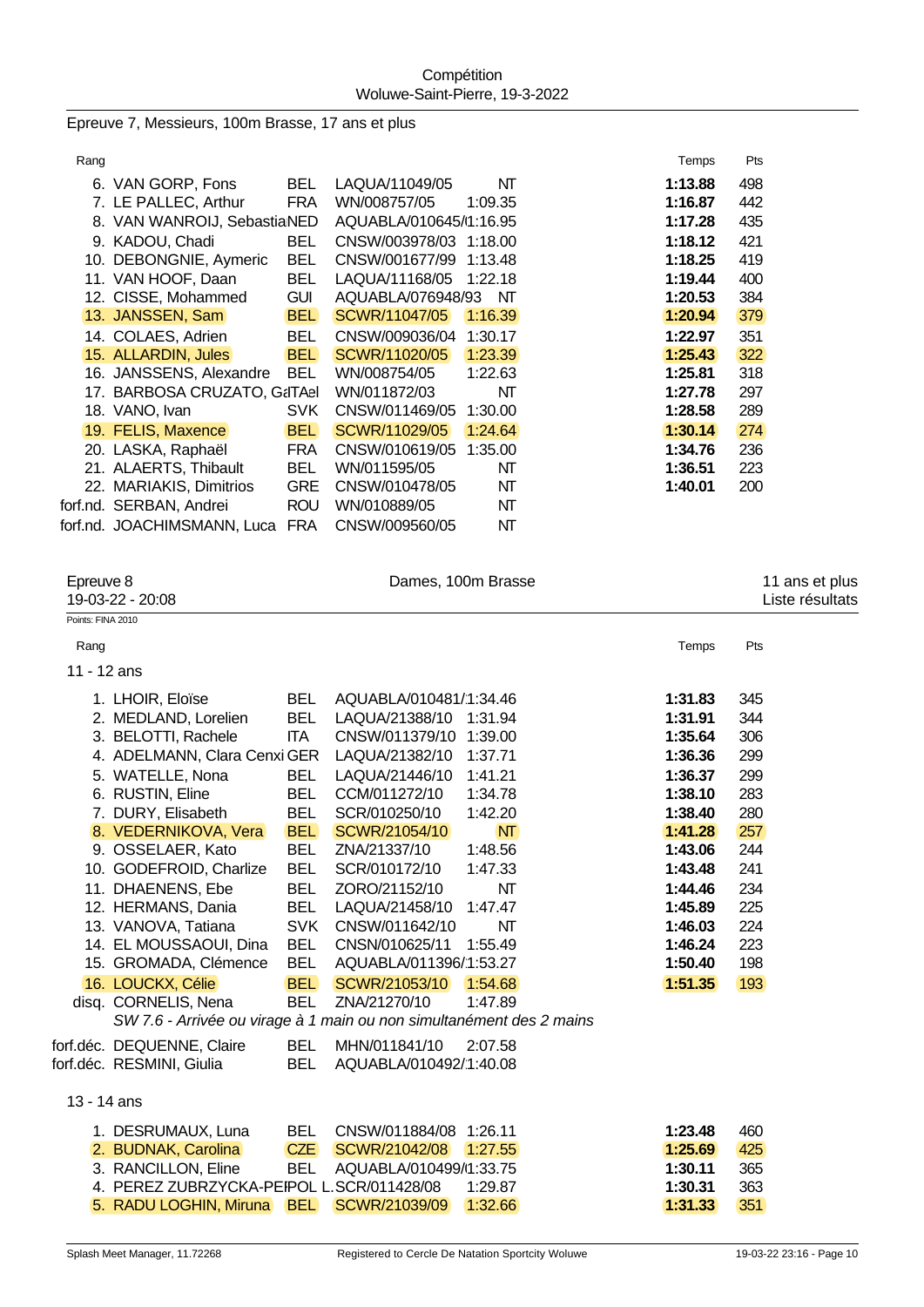Epreuve 8, Filles, 100m Brasse, 13 - 14 ans

| Rang        |                                           |            |                        |         | Temps   | Pts                    |  |
|-------------|-------------------------------------------|------------|------------------------|---------|---------|------------------------|--|
|             | 6. OUAJIHI MAMOUNI, Inés ESP              |            | CNSN/011869/08         | 1:41.35 | 1:31.34 | 351                    |  |
|             | 7. GRIES, Anais                           | <b>BEL</b> | CNSW/010660/09         | 1:31.56 | 1:31.91 | 344                    |  |
|             | 8. VEDERNIKOVA, Marina BEL                |            | SCWR/21044/08          | 1:34.59 | 1:31.96 | 344                    |  |
|             | 9. BUYS, Sara                             | <b>BEL</b> | ZNA/21279/09           | 1:32.89 | 1:32.68 | 336                    |  |
|             | 10. MOUREAU, Victoria                     | <b>BEL</b> | WN/009790/08           | 1:29.27 | 1:33.18 | 330                    |  |
|             | 11. ROELANDT, Sien                        | <b>BEL</b> | ZNA/21280/09           | 1:38.31 | 1:34.12 | 321                    |  |
|             | 12. TOUQUET, Laura                        | <b>BEL</b> | SCWR/21038/09          | 1:32.83 | 1:34.33 | 318                    |  |
|             | 13. VATOVEC, Arabela                      | <b>BEL</b> | CNSW/008289/08 1:51.06 |         | 1:34.81 | 314                    |  |
|             | 14. HUPEZ, Isaline                        | <b>BEL</b> | CCM/008253/08          | 1:40.01 | 1:35.29 | 309                    |  |
|             | 15. BERTEE, Charlyne                      | <b>BEL</b> | MHN/011000/08          | NT      | 1:36.49 | 298                    |  |
|             | 16. OHLIGER, Noémie                       | <b>BEL</b> | CNSW/010035/09         | 1:48.00 | 1:37.96 | 284                    |  |
|             | 17. DE BAERDEMAEKER, PBELn LAQUA/21299/08 |            |                        | 1:47.01 | 1:37.97 | 284                    |  |
|             | 18. STOCKMAN, Aiko                        | <b>BEL</b> | ZNA/21268/08           | 1:37.44 | 1:38.25 | 282                    |  |
|             | 19. RENAUD, Alva                          | <b>FRA</b> | CNSW/011653/09         | NT      | 1:38.74 | 278                    |  |
|             | 20. MELKA, Nina                           | <b>BEL</b> | ZORO/21145/08          | 1:44.04 | 1:38.91 | 276                    |  |
|             | 21. BOULOGNE, Hannah                      | <b>BEL</b> | AQUABLA/010480/1:37.85 |         | 1:39.35 | 273                    |  |
|             | 22. DUYCKAERTS, ClémentirBEL              |            | CCM/008258/09          | 1:36.60 | 1:40.63 | 262                    |  |
|             | 23. DE BEYS, Valentine                    | <b>BEL</b> | WN/011157/08           | NΤ      | 1:41.55 | 255                    |  |
|             | 24. FRANCOTTE, Marine                     | <b>BEL</b> | RBP/009180/08          | 1:40.00 | 1:42.53 | 248                    |  |
|             | 25. GLINKA, Ada                           | <b>POL</b> | WN/011825/08           | 1:38.39 | 1:42.83 | 246                    |  |
|             | 26. ROUSSEL-BURLEY, NinaFRA               |            | RBP/079012/09          | NΤ      | 1:42.84 | 246                    |  |
|             | 27. MAENE, Norah                          | <b>BEL</b> | MHN/011512/09          | 1:46.31 | 1:45.34 | 229                    |  |
|             | 28. PAUWELS, Maëlle                       | <b>BEL</b> | CNSW/011217/08         | NΤ      | 1:45.54 | 227                    |  |
|             | 29. MARECHAL, Romane                      | <b>FRA</b> | SCWR/21055/08          | NT      | 1:46.45 | 221                    |  |
|             | 30. WEBERS, Alessia                       | ITA        | CNSW/011204/08         | NT      | 1:47.06 | 218                    |  |
|             | 31. D'AMICO, Lena                         | <b>BEL</b> | CNSN/010622/08         | NΤ      | 1:49.30 | 205                    |  |
|             | 32. REYCHLER, Jinne                       | <b>BEL</b> | ZNA/21342/09           | 1:55.28 | 1:52.78 | 186                    |  |
|             | 33. DEROULEZ, Alix                        | <b>BEL</b> | MHN/011510/09          | NΤ      | 1:59.61 | 156                    |  |
| 15 - 16 ans |                                           |            |                        |         |         |                        |  |
|             | 1. COLINET, Charlotte                     | <b>BEL</b> | SCR/010655/07          | 1:21.01 | 1:22.80 | 471                    |  |
|             | 2. COLINET, Manon                         | <b>BEL</b> | SCR/010656/07          | 1:22.11 | 1:23.16 | 465                    |  |
|             | 3. BOON, Birte                            | <b>BEL</b> | LAQUA/21230/07         | 1:25.98 | 1:25.54 | 427                    |  |
|             | 4. HERMANS, Emilia                        | <b>BEL</b> | LAQUA/21457/07         | 1:27.87 | 1:26.62 | 411<br>JA <sub>1</sub> |  |
|             | 5. DENEF, Anne-Laure                      | <b>BEL</b> | SCR/009708/06          | 1:27.26 | 1:26.62 | 411<br>JA <sub>2</sub> |  |
|             | 6. MERTENS-GOOSSENS, BEL                  |            | SCR/009143/07          | 1:27.18 | 1:27.12 | 404                    |  |
|             | 7. LACHIRI GONGORA, MajBEL                |            | CNSW/011818/06         | 1:30.00 | 1:29.62 | 371                    |  |
|             | 8. LEVAUX, Nyla                           | <b>BEL</b> | WN/011163/07           | 1:34.61 | 1:31.13 | 353                    |  |
|             | 9. ENDELS, Lise                           | <b>BEL</b> | ZORO/21074/07          | 1:34.87 | 1:31.46 | 349                    |  |
|             | 10. DE BECKER, Aurore                     | <b>BEL</b> | WN/009186/07           | 1:34.22 | 1:32.90 | 333                    |  |
|             | 11. ROUX, Zoé                             | <b>FRA</b> | WN/08773/06            | 1:28.39 | 1:35.98 | 302                    |  |
|             | 12. OHLIGER, Marjorie                     | <b>BEL</b> | CNSW/007844/07         | 1:49.05 | 1:37.16 | 291                    |  |
|             | 13. MASTAKAS, Alma                        | <b>BEL</b> | RBP/009442/07          | 1:36.89 | 1:37.55 | 288                    |  |
|             | 14. PELGRIMS, Mahaut                      | <b>BEL</b> | SCWR/21030/06          | 1:38.24 | 1:38.25 | 282                    |  |
|             | 15. MUSSCHEBROECK, R.                     | <b>BEL</b> | SCR/008144/07          | 1:42.33 | 1:40.67 | 262                    |  |
|             | 16. SPENCER, Emma                         | <b>USA</b> | CNSW/011245/07         | NΤ      | 1:45.54 | 227                    |  |
|             | forf.nd. DUCOMBLE, Anne                   | <b>BEL</b> | WN/009788/07           | 1:37.86 |         |                        |  |
|             | forf.nd. HUISMAN BRUNIN, LauraBEL         |            | WN/009189/07           | 1:19.97 |         |                        |  |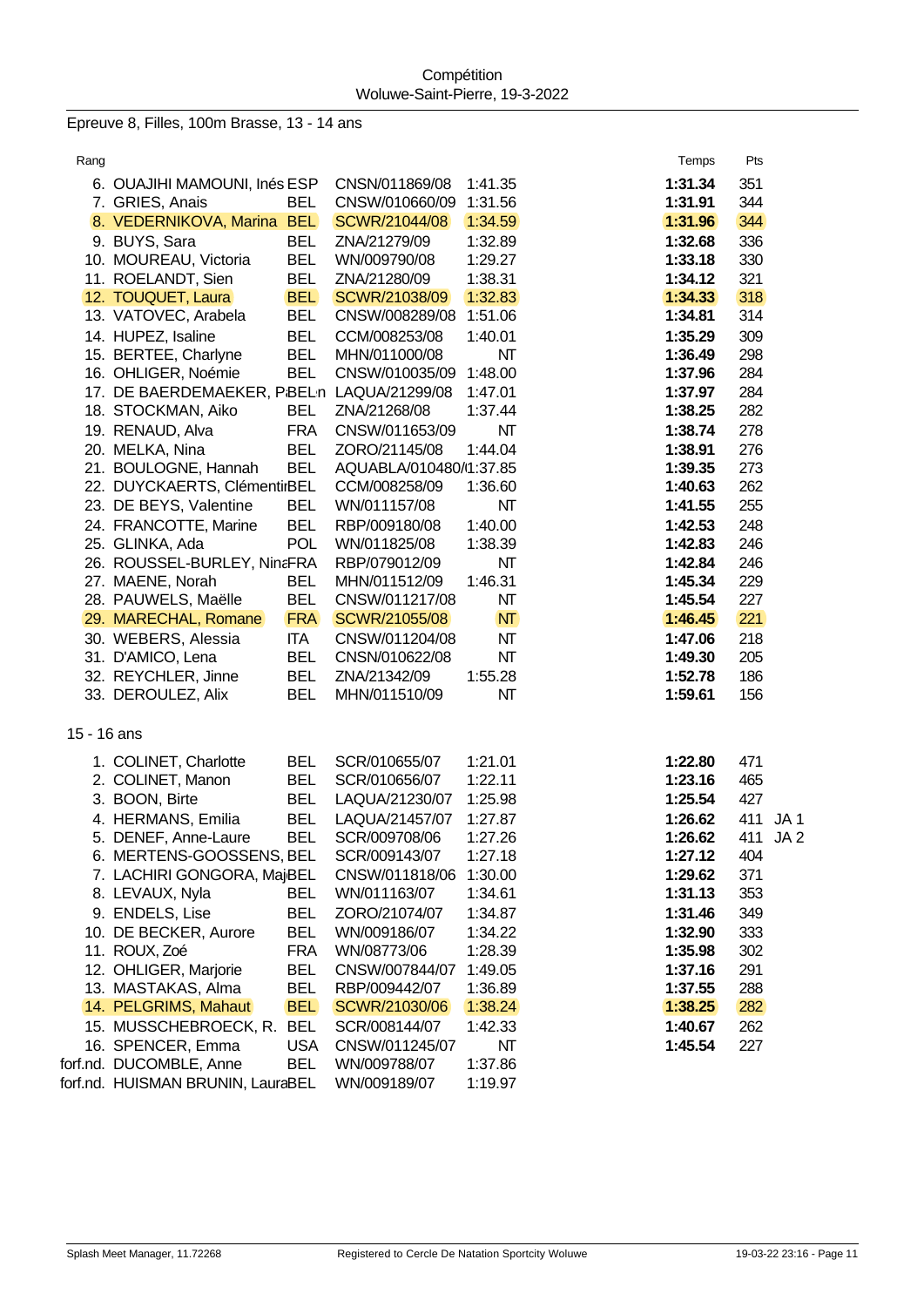Epreuve 8, Dames, 100m Brasse

| 17 ans et plus                              |            |                        |         |         |     |
|---------------------------------------------|------------|------------------------|---------|---------|-----|
| 1. CUSTERS, Ella                            | <b>BEL</b> | LAQUA/21142/04         | 1:19.79 | 1:20.82 | 507 |
| 2. FRANCKE, Alexandra                       | <b>BEL</b> | CNSW/005129/05 1:24.09 |         | 1:22.63 | 474 |
| 3. WEBERS, Giorgia                          | <b>ITA</b> | CNSW/007679/05 1:22.81 |         | 1:23.34 | 462 |
| 4. SCHOEMANS, Coralie                       | BEL        | CNSW/009350/02 1:23.65 |         | 1:25.88 | 422 |
| 5. GRIES, Laure                             | <b>BEL</b> | CNSW/008568/04 1:23.00 |         | 1:25.93 | 421 |
| 6. VAN BELLE, Amber                         | <b>BEL</b> | LAQUA/21487/04         | 1:22.22 | 1:26.62 | 411 |
| 7. DERENNE, Zoé                             | <b>BEL</b> | WN/010797/04           | 1:24.74 | 1:28.00 | 392 |
| 8. DELARUELLE, Camille                      | <b>BEL</b> | WN/008746/03           | 1:24.50 | 1:29.55 | 372 |
| 9. LEMAL, Alice                             | <b>BEL</b> | MHN/005653/05          | 1:26.63 | 1:30.78 | 357 |
| 10. WILD, Madeleine                         | <b>BEL</b> | CNSW/005130/05         | 1:30.00 | 1:36.18 | 300 |
| 11. VAN DER SCHUEREN, NBEL t CNSW/007712/03 |            |                        | 1:35.60 | 1:37.01 | 293 |
| 12. RAVANETTI, Léa                          | ITA.       | CNSW/007970/05         | 1:35.00 | 1:40.86 | 260 |
| forf.nd. NORIEGA BURRILL, A. AZE            |            | WN/010550/03           | 1:19.17 |         |     |

| Epreuve 9         | 19-03-22 - 20:44                |            |                        | Messieurs, 100m Libre |         | 11 ans et plus<br>Liste résultats |
|-------------------|---------------------------------|------------|------------------------|-----------------------|---------|-----------------------------------|
| Points: FINA 2010 |                                 |            |                        |                       |         |                                   |
| Rang              |                                 |            |                        |                       | Temps   | Pts                               |
| 11 - 12 ans       |                                 |            |                        |                       |         |                                   |
|                   | 1. JANY, Alex                   | <b>AUT</b> | CNSW/010617/10 1:10.21 |                       | 1:08.83 | 316                               |
|                   | 2. ZOUHRI, Amir                 | <b>BEL</b> | LAQUA/11477/10         | 1:08.65               | 1:09.57 | 306                               |
|                   | 3. EVERSONAS, Jonas             | LTU        | CNSW/011059/10 1:11.51 |                       | 1:10.22 | 298                               |
|                   | 4. MASAITIS, Mantas             | LTU        | AQUABLA/011044/1:13.64 |                       | 1:10.67 | 292                               |
|                   | 5. VAN SINTEJAN, Romain BEL     |            | SCWR/11052/10          | 1:08.83               | 1:10.98 | 288                               |
|                   | 6. HOES, Tom Alexander          | <b>BEL</b> | MHN/009522/10          | 1:10.20               | 1:11.18 | 286 JA1                           |
|                   | 7. LISSENS, Tuur                | <b>BEL</b> | LAQUA/11393/10         | 1:11.07               | 1:11.18 | 286<br>JA <sub>2</sub>            |
|                   | 8. DINICESCU, Damian            | <b>BEL</b> | CCM/008701/10          | 1:17.15               | 1:16.43 | 231                               |
|                   | 9. BOBEV, Boyan                 | <b>BEL</b> | LAQUA/11400/10         | 1:16.08               | 1:17.17 | 224                               |
|                   | 10. MEREMANS, Mathys            | <b>BEL</b> | LAQUA/11407/10         | 1:16.73               | 1:18.12 | 216                               |
|                   | 11. POLLMEIER, Benedict         | <b>GER</b> | CNSW/011058/10 1:16.17 |                       | 1:18.29 | 215                               |
|                   | 12. AERTS, Mads                 | <b>BEL</b> | SCWR/11056/11          | 1:23.80               | 1:21.74 | 189                               |
|                   | 13. LASCARACHE, Christian BEL   |            | AQUABLA/011617/1:27.07 |                       | 1:23.66 | 176                               |
|                   | 14. BOEHM, Lennart              | <b>GER</b> | CNSW/011656/10 1:30.00 |                       | 1:24.30 | 172                               |
|                   | 15. D EUGENIO, Enzo             | <b>BEL</b> | MHN/011397/11          | 1:30.57               | 1:29.86 | 142                               |
|                   | 16. ROUSSEAU, Simon             | <b>BEL</b> | MHN/011645/10          | NT                    | 1:39.93 | 103                               |
|                   | disq. BERLAMONT, Daan           | <b>BEL</b> | LAQUA/11535/10         | NT                    |         |                                   |
|                   | SW 4.4 - Départ anticipé        |            |                        |                       |         |                                   |
|                   | forf.nd. VERHAEVERT, Nan        | <b>BEL</b> | ZNA/11328/10           | NT                    |         |                                   |
|                   | forf.nd. SLOOTMAEKERS, MatteBEL |            | LAQUA/11387/10         | 1:21.27               |         |                                   |
|                   | forf.nd. STUMM, Charles         | <b>BEL</b> | LAQUA/11399/10         | 1:22.84               |         |                                   |
| 13 - 14 ans       |                                 |            |                        |                       |         |                                   |
|                   | 1. SPADEA, Tommaso              | <b>BEL</b> | LAQUA/11260/08         | 1:00.06               | 1:00.17 | 473                               |
|                   | 2. RABIE, Ilias                 | <b>BEL</b> | CNSW/009666/08         | 59.70                 | 1:00.84 | 458                               |
|                   | 3. MAGREMANNE, Mattéo BEL       |            | WN/009192/08           | 1:05.39               | 1:04.38 | 386                               |
|                   | 4. BENSASSI, Abdallah           | <b>BEL</b> | CNSW/011768/09         | 1:05.19               | 1:06.25 | 355                               |
|                   | 5. VANDOOREN, Art               | <b>BEL</b> | LAQUA/11345/08         | 1:08.62               | 1:06.46 | 351                               |
|                   | 6. DOUBEK, Simon                | CZE        | WN/009188/08           | 1:07.52               | 1:07.48 | 335                               |
|                   | 7. SEGUY, James                 | <b>BEL</b> | CNSW/009515/09         | 1:15.61               | 1:07.56 | 334                               |
|                   | 8. MAMBOUR, Philippe            | <b>BEL</b> | SCR/010662/08          | 1:08.12               | 1:08.29 | 324                               |
|                   | 9. ZAHARIE, Matei               | <b>ROU</b> | CNSN/010620/08         | 1:08.14               | 1:09.17 | 311                               |
|                   | 10. DOUBEK, Adam                | <b>CZE</b> | WN/009187/08           | 1:07.87               | 1:09.26 | 310                               |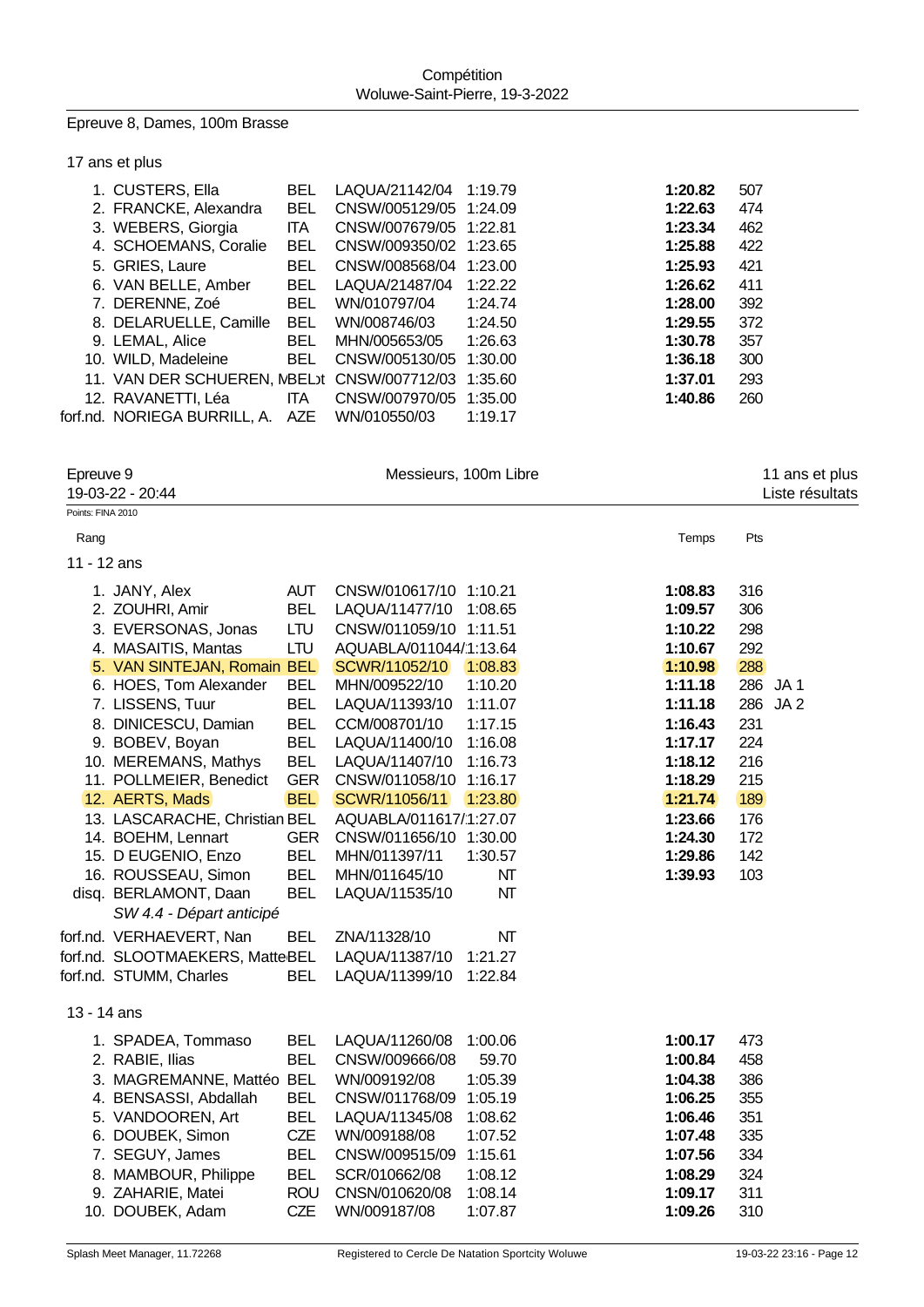Epreuve 9, Garçons, 100m Libre, 13 - 14 ans

| Rang        |                                                 |                          |                                        |                    | Temps              | Pts        |                                    |
|-------------|-------------------------------------------------|--------------------------|----------------------------------------|--------------------|--------------------|------------|------------------------------------|
|             | 11. LACHIRI GONGORA, IsmBEL                     |                          | CNSW/011819/08 1:05.20                 |                    | 1:09.30            | 310        |                                    |
|             | 12. DE VLEMINCK, Vincent BEL                    |                          | ZNA/11277/09                           | 1:10.22            | 1:10.27            | 297        |                                    |
|             | 13. DIXON, Quinn                                | <b>USA</b>               | CNSW/011202/08 1:08.89                 |                    | 1:10.39            | 295        |                                    |
|             | 14. NEGRIN, Samuel                              | <b>BEL</b>               | MHN/010995/09                          | 1:12.85            | 1:13.00            | 265        |                                    |
|             | 15. BUGGENHOUT, Orestis BEL                     |                          | CNSW/009302/08                         | NΤ                 | 1:13.81            | 256        |                                    |
|             | 16. XENOS, Nikolaos                             | <b>GRE</b>               | CNSW/011305/09 1:23.00                 |                    | 1:14.50            | 249        |                                    |
|             | 17. FAUTRE, Raphael                             | <b>BEL</b>               | AQUABLA/010493/1:12.68                 |                    | 1:15.43            | 240        |                                    |
|             | 18. NICHITA, Maxim                              | <b>BEL</b>               | RBP/069535/09                          | 1:23.64            | 1:15.58            | 239        |                                    |
|             | 19. VAN DER PERRE, RaphaBEL                     |                          | CNSN/011857/09                         | NT                 | 1:15.67            | 238        |                                    |
|             | 20. VIDTS, Brecht                               | <b>BEL</b>               | ZNA/11282/08                           | 1:16.03            | 1:16.70            | 228        |                                    |
|             | 21. VAN DEN BROECK, Luk BEL                     |                          | ZNA/11197/08                           | 1:20.34            | 1:16.86            | 227        |                                    |
|             | 22. KROLIK, Julian                              | <b>POL</b>               | CNSW/010568/09                         | NΤ                 | 1:17.72            | 219        |                                    |
|             | 23. NEVILLE, Daniel                             | <b>BEL</b>               | SCR/010251/08                          | 1:20.00            | 1:17.83            | 218        |                                    |
|             | 24. DOKURNO, Piotr                              | <b>BEL</b>               | CNSW/011251/08                         | NT                 | 1:18.13            | 216        |                                    |
|             | 25. CIRLIG, Mihail                              | <b>ROU</b><br><b>BEL</b> | CNSN/010621/08                         | NT                 | 1:19.85            | 202<br>200 |                                    |
|             | 26. JANSSOONE, Dennis<br>27. CAUDRON, Xibe      | <b>BEL</b>               | ZNA/11269/09<br>ZNA/11331/08           | 1:27.61<br>1:21.78 | 1:20.14<br>1:22.31 | 185        |                                    |
|             | 28. DUTRIEUX, David                             | <b>BEL</b>               | MHN/011895/09                          | 1:22.86            | 1:25.50            | 165        |                                    |
|             | 29. BOTTONI, Alex                               | <b>ITA</b>               | CNSW/011621/08                         | NT                 | 1:25.68            | 164        |                                    |
|             | 30. DE SMAELE, Cairanne                         | <b>BEL</b>               | ZNA/11341/08                           | 1:31.73            | 1:26.00            | 162        |                                    |
|             | 31. AHALLAL, Adam                               | <b>BEL</b>               | ZNA/11274/09                           | 1:41.31            | 1:26.98            | 156        |                                    |
|             | 32. CLANCY, Andreas                             | <b>BEL</b>               | SCR/010171/08                          | 1:22.81            | 1:29.90            | 142        |                                    |
|             | 33. TEERLINCK, Klaas                            | <b>BEL</b>               | ZNA/11358/09                           | NΤ                 | 1:34.04            | 124        |                                    |
|             | forf.nd. CATRY, Gaetan                          | <b>BEL</b>               | ZNA/11253/09                           | 1:17.71            |                    |            |                                    |
|             | forf.nd. TRIANGLE, Lars                         | <b>BEL</b>               | ZORO/11117/09                          | 1:09.31            |                    |            |                                    |
|             | forf.déc. YAZAG, Amayas                         | <b>BEL</b>               | MHN/009527/09                          | 1:26.04            |                    |            |                                    |
| 15 - 16 ans |                                                 |                          |                                        |                    |                    |            |                                    |
|             | 1. VERMAUT, Arthur                              | <b>BEL</b>               | AQUABLA/009939/0657.43                 |                    | 57.81              | 534        |                                    |
|             | 2. VAN BELLEGEM, Simon ESP                      |                          | CNSW/007001/06                         | 59.79              | 1:00.51            | 465        |                                    |
|             | 3. MORIAU, Pierrick                             | <b>BEL</b>               | CNSW/008173/07 1:01.31                 |                    | 1:00.62            | 463        |                                    |
|             | 4. VEDERNIKOV, Vladimir BEL                     |                          | SCWR/11045/06                          | 59.51              | 1:00.88            | 457        |                                    |
|             | 5. GUERN, Malo                                  | <b>BEL</b>               | WN/008751/06                           | 59.44              | 1:01.47            | 444        |                                    |
|             | 6. COQUILLAT, Dorian                            | <b>FRA</b>               | WN/010731/07                           | 1:01.34            | 1:01.67            | 440        |                                    |
|             | SALLMANN, Tristan<br>8. MACHALE, Liam           | <b>FRA</b><br><b>IRL</b> | WN/008900/06<br>CNSW/010031/07 1:02.56 | 58.99              | 1:01.67            | 440<br>439 |                                    |
|             | 9. DE BAERDEMAEKER, L&BELr                      |                          | LAQUA/11145/07                         | 1:03.31            | 1:01.70<br>1:01.70 | 439        | JA <sub>2</sub><br>JA <sub>3</sub> |
|             | 10. BOROWSKI, Brayan                            | <b>BEL</b>               | CNSW/009669/07                         | 1:05.00            | 1:02.10            | 431        |                                    |
|             | 11. BAETEN, Lukas                               | <b>BEL</b>               | LAQUA/11292/07                         |                    | 1:02.75            | 417        |                                    |
|             |                                                 |                          |                                        |                    |                    |            |                                    |
|             |                                                 |                          |                                        | 1:05.19            |                    |            |                                    |
|             | 12. CONTENT, Elie                               | <b>BEL</b>               | RBP/010115/06                          | 1:03.00            | 1:03.41            | 404        |                                    |
|             | 13. VISDELOUP, Malo                             | <b>FRA</b>               | CNSW/009349/06                         | 1:10.32            | 1:03.59            | 401        |                                    |
|             | 14. BONDAR, Andrei                              | <b>ROU</b>               | CNSN/007956/07                         | 1:04.79            | 1:03.84            | 396        |                                    |
|             | 15. PERREAULT-MOONEY, ICAN                      |                          | WN/008769/07                           | 1:00.78            | 1:04.17            | 390        |                                    |
|             | 16. WALLAERT, Emiel                             | <b>BEL</b><br><b>BEL</b> | ZNA/11126/06<br>CNSN/008816/07         | 1:04.94<br>1:05.79 | 1:04.43<br>1:05.19 | 385<br>372 |                                    |
|             | 17. EL MARGOUM, Hatim<br>18. MACHER, Aloïs      | <b>BEL</b>               | WN/009190/06                           | 1:04.52            | 1:05.46            | 368        |                                    |
|             | 19. JANSSENS, Arthur                            | <b>BEL</b>               | WN/008755/07                           | 1:03.11            | 1:05.52            | 367        |                                    |
|             | 20. AGRELL, Raphaël                             | <b>FRA</b>               | CNSW/009559/07                         | 1:04.38            | 1:05.56            | 366        |                                    |
|             | 21. VANDENEDE, Noah                             | <b>BEL</b>               | SCR/008147/06                          | 1:07.12            | 1:06.85            | 345        |                                    |
|             | 22. VANDENHOVEN, JoshuaBEL                      |                          | CNSW/010724/07                         | NΤ                 | 1:08.50            | 321        |                                    |
|             | 23. EUGENE, Felix                               | <b>BEL</b>               | ZORO/11114/07                          | 1:09.32            | 1:09.09            | 313        |                                    |
|             | 24. HOLLANDS, Marnick                           | <b>BEL</b>               | CNSW/011201/06                         | NΤ                 | 1:09.44            | 308        |                                    |
|             | 25. DEMONTY, Sébastien<br>26. GIANASSO, Nicolas | <b>BEL</b><br><b>BEL</b> | RBP/009091/07<br>WN/010847/06          | 1:12.00<br>1:06.66 | 1:10.07<br>1:10.69 | 300<br>292 |                                    |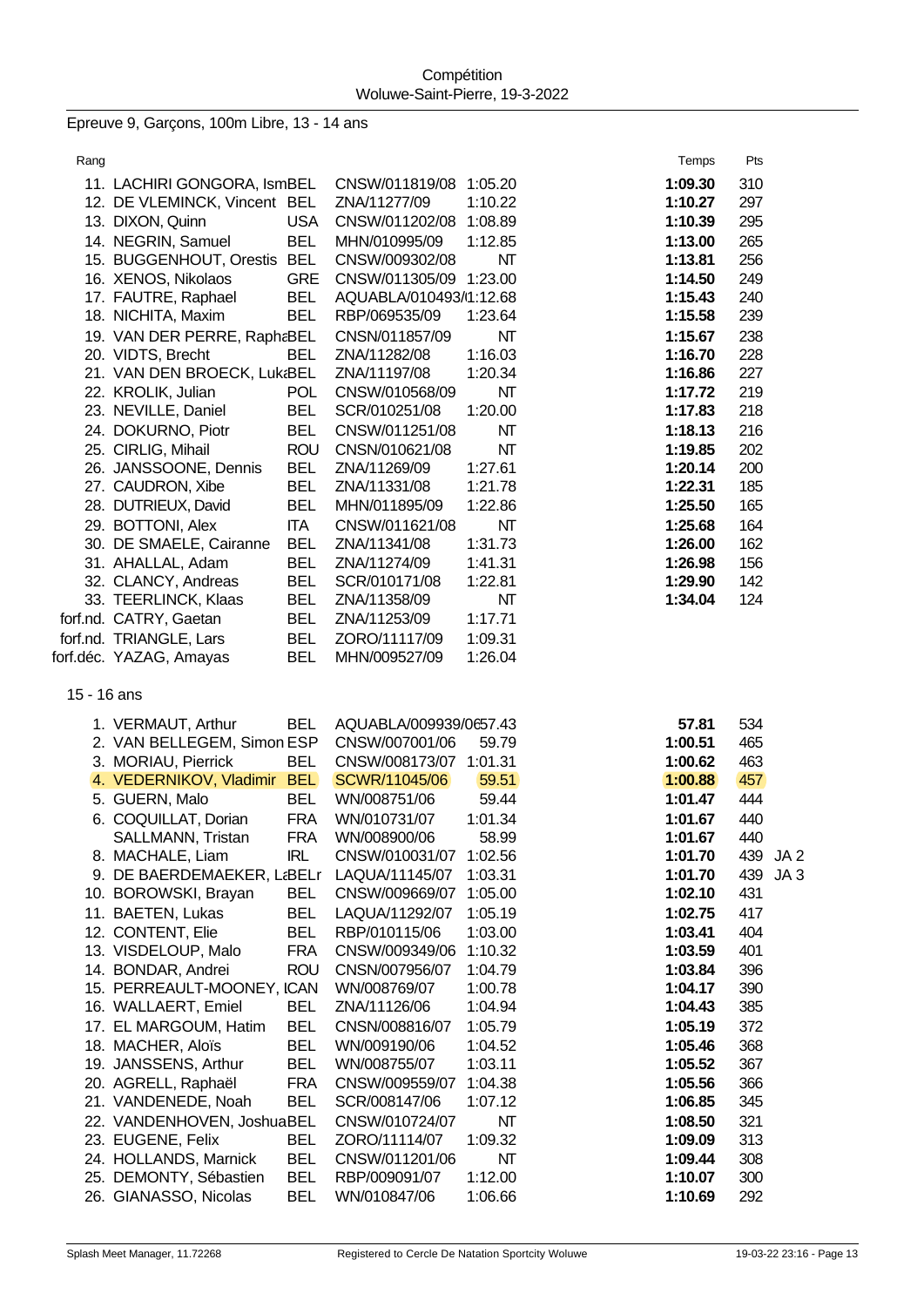Epreuve 9, Garçons, 100m Libre, 15 - 16 ans

Rang Passacres and the control of the control of the control of the control of the control of the control of the control of the control of the control of the control of the control of the control of the control of the cont 27. MINNE, Thomas BEL AQUABLA/010482/071:14.44 **1:10.72** 291 28. GONZALEZ Y GONZALEZ, R. BELRBP/010290/07 1:13.13 **1:11.69** 280 29. TERTEROV, Artem BEL CNSW/010137/06 1:13.00 **1:12.65** 269 30. LENCLU, Romain BEL CCM/010363/07 1:11.83 **1:13.15** 263 31. LETOR, Gabriel BEL CCM/009323/06 1:12.85 **1:14.06** 254 32. MARIAKIS, Ioannis GRE CNSW/010477/07 NT **1:15.07** 244 33. CALLEWAERT, Lucas BEL ZORO/11137/06 1:14.91 **1:17.17** 224 forf.nd. RUQUOIS, Tibalt BEL WN/011824/07 1:08.29 forf.nd. DRAMAIX, Hugo BEL CCM/010608/07 1:11.90 17 ans et plus 1. ROGGEMAN, Guillaume BEL WN/008344/93 52.78 **54.73** 629 2. MORIAU, Thibault BEL CNSW/000632/99 53.33 **55.05** 618 3. MAKRIS, Achilleas GRE CNSW/011378/05 55.48 **56.00** 587 4. PINGITORE, Ilario BEL CCM/003370/05 54.90 **56.33** 577 5. LEDNICKY, Vit CZE CNSW/001496/99 56.00 **56.44** 574 6. ROBIN, Thomas FRA CNSW/002075/00 56.64 **57.08** 555 JA 1 7. KYRIAKIDES, Niels BEL CNSW/007831/04 56.26 **57.08** 555 JA 2 8. DECOSSAUX, Valentin BEL LAQUA/11360/95 57.11 **57.28** 549 9. BOLLEN, Vincent BEL LAQUA/11190/04 1:00.91 **57.82** 534 JA 1 10. BELL, Alexander BEL CNSW/009765/05 1:00.42 **57.82** 534 JA 2 11. DEBONGNIE, Aymeric BEL CNSW/001677/99 59.00 **57.90** 531 12. BARBOSA CRUZATO, GaITAel WN/011872/03 58.67 **58.19 58.19** 523 13. NYKVIST, Marcus SWE CNSW/010723/04 57.81 **58.38** 518 14. VAN GENECHTEN, SandBEL LAQUA/11460/03 58.21 **58.47** 516 15. GILET, Mathis FRA CNSW/005968/05 58.40 **59.28** 495 16. CLIJSTERS, Jef BEL LAQUA/11140/04 58.51 **59.99** 478 17. APPELMANS, Gerben BEL ZNA/11125/05 1:00.82 **1:00.54** 465 18. FELIS, Maxence BEL SCWR/11029/05 59.69 **1:01.30** 448 19. VAN HOOF, Daan BEL LAQUA/11168/05 59.96 **1:01.57** 442 20. FOBE, Romain BEL CNSW/006227/03 1:03.14 **1:01.70** 439 21. LE PALLEC, Arthur FRA WN/008757/05 57.76 **1:02.00** 433 22. ALLARDIN, Jules BEL SCWR/11020/05 1:01.04 **1:02.50** 422 23. KADOU, Chadi BEL CNSW/003978/03 1:04.00 **1:02.76** 417 24. JANSSENS, Alexandre BEL WN/008754/05 1:00.22 **1:04.22** 389 25. WHITTEN, Dario ITA CNSW/008803/05 1:13.92 **1:04.41** 386 26. JANSSEN, Sam BEL SCWR/11047/05 1:01.93 **1:04.73** 380 27. VANO, Ivan SVK CNSW/011469/05 1:08.00 **1:08.29** 324 28. COLAES, Adrien BEL CNSW/009036/04 1:20.70 **1:08.41** 322 29. LASKA, Raphaël FRA CNSW/010619/05 1:12.00 **1:08.78** 317 30. ALAERTS, Thibault BEL WN/011595/05 NT **1:20.38** 198 disq. MARIAKIS, Dimitrios GRE CNSW/010478/05 NT *SW 4.4 - Départ anticipé* forf.nd. SERBAN, Andrei ROU WN/010889/05 1:04.72 forf.nd. JOACHIMSMANN, Luca FRA CNSW/009560/05 1:15.33 forf.déc. VAN GORP, Fons BEL LAQUA/11049/05 NT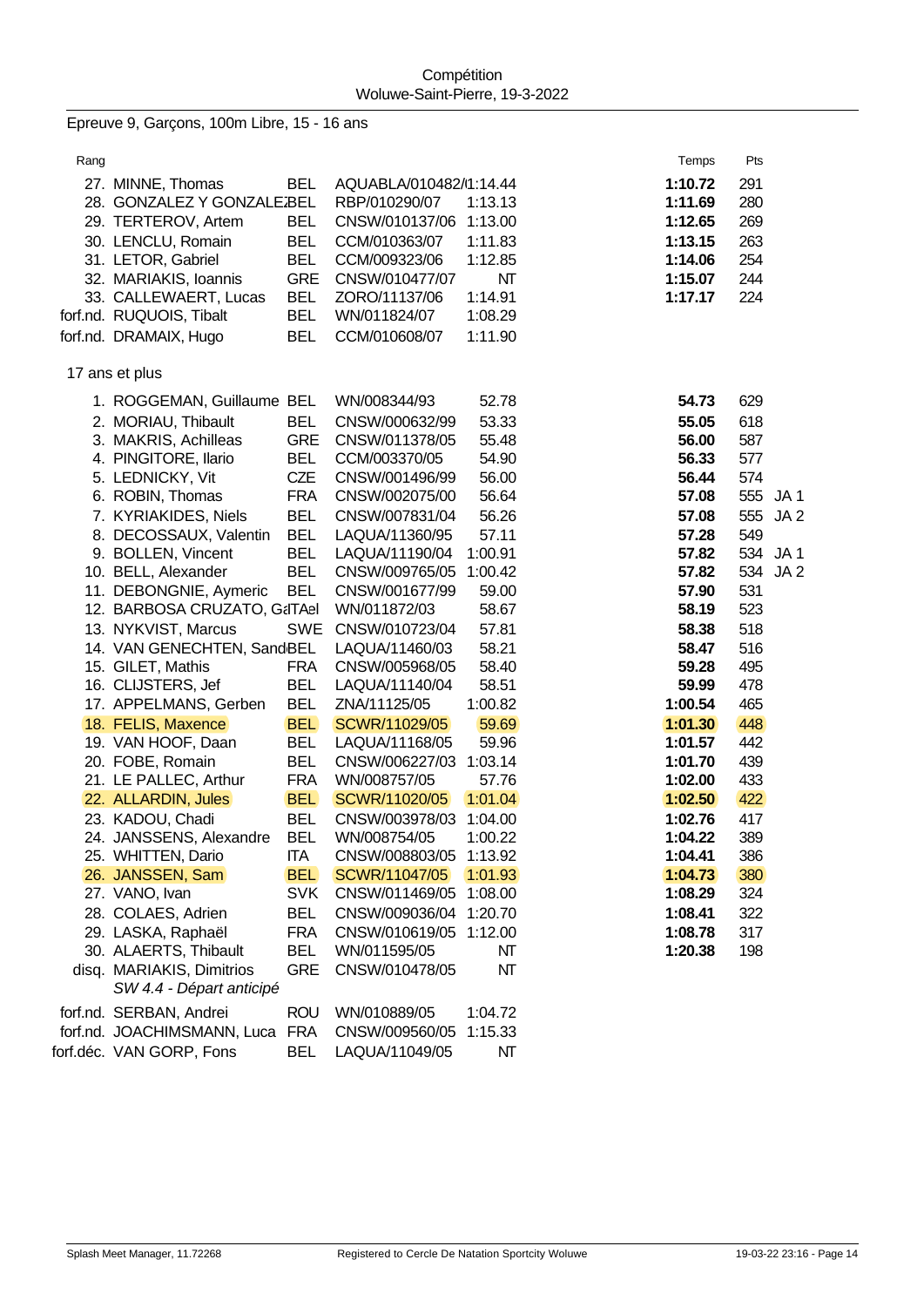## **Compétition** Woluwe-Saint-Pierre, 19-3-2022

| Epreuve 10        | 19-03-22 - 21:13                           |            |                        | Dames, 100m Libre      |         |          | 11 ans et plus<br>Liste résultats |
|-------------------|--------------------------------------------|------------|------------------------|------------------------|---------|----------|-----------------------------------|
| Points: FINA 2010 |                                            |            |                        |                        |         |          |                                   |
| Rang              |                                            |            |                        |                        | Temps   | Pts      |                                   |
| 11 - 12 ans       |                                            |            |                        |                        |         |          |                                   |
|                   |                                            |            |                        |                        |         |          |                                   |
|                   | 1. LHOIR, Eloïse                           | <b>BEL</b> | AQUABLA/010481/1:10.18 |                        | 1:10.31 | 406      |                                   |
|                   | 2. DURY, Elisabeth                         | <b>BEL</b> | SCR/010250/10          | 1:14.85                | 1:13.50 | 355      |                                   |
|                   | 3. RESMINI, Giulia                         | <b>BEL</b> | AQUABLA/010492/10      | $\mathsf{N}\mathsf{T}$ | 1:15.31 | 330      |                                   |
|                   | 4. VEDERNIKOVA, Vera                       | <b>BEL</b> | SCWR/21054/10          | 1:13.24                | 1:15.46 | 328      |                                   |
|                   | 5. MEDLAND, Lorelien                       | <b>BEL</b> | LAQUA/21388/10         | 1:14.78                | 1:15.62 | 326      |                                   |
|                   | 6. BELOTTI, Rachele                        | <b>ITA</b> | CNSW/011379/10         | NT                     | 1:17.04 | 308      |                                   |
|                   | 7. RUSTIN, Eline                           | <b>BEL</b> | CCM/011272/10          | 1:15.71                | 1:18.35 | 293      |                                   |
|                   | 8. MELKA, Zora                             | <b>BEL</b> | ZORO/21146/10          | 1:18.68                | 1:19.01 | 286      |                                   |
|                   | 9. VANOVA, Tatiana                         | <b>SVK</b> | CNSW/011642/10         | NΤ                     | 1:19.33 | 282      |                                   |
|                   | 10. LOUCKX, Célie                          | <b>BEL</b> | SCWR/21053/10          | 1:20.06                | 1:20.13 | 274      |                                   |
|                   | 11. EL MARGOUM, Inès                       | <b>BEL</b> | CNSN/009600/10         | 1:20.55                | 1:20.14 | 274      |                                   |
|                   | 12. WATELLE, Nona                          | <b>BEL</b> | LAQUA/21446/10         | 1:24.13                | 1:23.18 | 245 JA1  |                                   |
|                   | 13. HERMANS, Dania                         | <b>BEL</b> | LAQUA/21458/10         | 1:23.64                | 1:23.18 | 245 JA 2 |                                   |
|                   | 14. GROMADA, Clémence                      | <b>BEL</b> | AQUABLA/011396/1:25.49 |                        | 1:25.26 | 227      |                                   |
|                   | 15. GODEFROID, Charlize                    | <b>BEL</b> | SCR/010172/10          | 1:39.43                | 1:25.28 | 227      |                                   |
|                   | 16. HOEBEECK, Tinne                        | <b>BEL</b> | ZNA/21330/10           | 1:28.19                | 1:28.10 | 206      |                                   |
|                   | 17. CORNELIS, Nena                         | <b>BEL</b> | ZNA/21270/10           | 1:31.97                | 1:29.52 | 196      |                                   |
|                   | 18. EL MOUSSAOUI, Dina                     | <b>BEL</b> | CNSN/010625/11         | NT                     | 1:32.35 | 179      |                                   |
|                   | 19. DHAENENS, Ebe                          | <b>BEL</b> | ZORO/21152/10          | NT                     | 1:39.79 | 142      |                                   |
|                   | 20. TASSENOY, Apolline                     | <b>BEL</b> | SCR/011555/11          | 1:50.42                | 2:01.12 | 79       |                                   |
|                   | forf.nd. TEIRLINCK, Louise                 | <b>BEL</b> | LAQUA/21392/10         | 1:06.85                |         |          |                                   |
|                   | forf.déc. DEQUENNE, Claire                 | <b>BEL</b> | MHN/011841/10          | 1:32.84                |         |          |                                   |
| 13 - 14 ans       |                                            |            |                        |                        |         |          |                                   |
|                   | 1. DESRUMAUX, Luna                         | <b>BEL</b> | CNSW/011884/08         | 1:07.87                | 1:06.45 | 481      |                                   |
|                   | 2. VEDERNIKOVA, Marina                     | <b>BEL</b> | SCWR/21044/08          | 1:10.17                | 1:06.69 | 475      |                                   |
|                   | 3. RADU LOGHIN, Miruna                     | <b>BEL</b> | SCWR/21039/09          | 1:09.04                | 1:07.23 | 464      |                                   |
|                   | 4. NANNI, Audrey                           | <b>BEL</b> | CNSN/009364/09         | 1:09.46                | 1:07.35 | 462      |                                   |
|                   | 5. VATOVEC, Arabela                        | <b>BEL</b> | CNSW/008289/08         | 1:07.89                | 1:07.38 | 461      |                                   |
|                   | 6. BUDNAK, Carolina                        | <b>CZE</b> | SCWR/21042/08          | 1:07.44                | 1:07.70 | 454      |                                   |
|                   | 7. JENKINS, Emma                           | BEL.       | CNSW/008181/09 1:08.64 |                        | 1:08.03 | 448      |                                   |
|                   | 8. VAN HOOF, Floor                         | <b>BEL</b> | LAQUA/21254/08 1:20.27 |                        | 1:08.49 | 439      |                                   |
|                   | 9. ZIPPER, Evy                             | <b>BEL</b> | CNSW/010567/09 1:09.10 |                        | 1:09.59 | 418      |                                   |
|                   | 10. XENOU, Virginia                        | <b>GRE</b> | CNSW/011249/09 1:10.35 |                        | 1:10.31 | 406      |                                   |
|                   | 11. RANCILLON, Eline                       | <b>BEL</b> | AQUABLA/010499/1:10.18 |                        | 1:10.76 | 398      |                                   |
|                   | 12. LECHIFFLARD, Léa                       | <b>BEL</b> | CNSN/007950/09         | 1:12.90                | 1:10.79 | 397      |                                   |
|                   | 13. PEREZ ZUBRZYCKA-PEIPOL L.SCR/011428/08 |            |                        | 1:11.20                | 1:11.39 | 388      |                                   |
|                   | 14. DE BAERDEMAEKER, PBELn LAQUA/21299/08  |            |                        | 1:12.33                | 1:11.63 | 384      |                                   |
|                   | 15. GLINKA, Ada                            | <b>POL</b> | WN/011825/08           | 1:11.80                | 1:12.17 | 375      |                                   |
|                   | 16. TOUQUET, Laura                         | <b>BEL</b> | SCWR/21038/09          | 1:11.70                | 1:12.31 | 373      |                                   |
|                   | 17. SAMY FARID, Nathalie                   | EGY        | CNSW/008182/09 1:17.13 |                        | 1:12.73 | 366      |                                   |
|                   | 18. HUPEZ, Isaline                         | <b>BEL</b> | CCM/008253/08          | 1:15.04                | 1:13.24 | 359      |                                   |
|                   | 19. DELDICQUE, Aiko                        | BEL        | ZORO/21098/08          | 1:12.58                | 1:13.47 | 355      |                                   |
|                   | 20. MALBECQ, Amandine                      | <b>BEL</b> | SCWR/21040/08          | 1:11.91                | 1:13.90 | 349      |                                   |
|                   | 21. ROELANDT, Sien                         | <b>BEL</b> | ZNA/21280/09           | 1:16.16                | 1:14.16 | 346      |                                   |
|                   | 22. MOUREAU, Victoria                      | <b>BEL</b> | WN/009790/08           | 1:11.67                | 1:14.23 | 345      |                                   |
|                   | 23. OUAJIHI MAMOUNI, Inés ESP              |            | CNSN/011869/08         | NΤ                     | 1:14.27 | 344      |                                   |
|                   | 24. MARECHAL, Romane                       | <b>FRA</b> | SCWR/21055/08          | 1:14.88                | 1:14.61 | 339      |                                   |
|                   | 25. GRIES, Anais                           | <b>BEL</b> | CNSW/010660/09         | 1:15.10                | 1:14.87 | 336      |                                   |
|                   | 26. BERTEE, Charlyne                       | BEL        | MHN/011000/08          | 1:23.42                | 1:15.11 | 333      |                                   |
|                   | 27. MELKA, Nina                            | <b>BEL</b> | ZORO/21145/08          | 1:18.11                | 1:16.02 | 321      |                                   |
|                   |                                            |            |                        |                        |         |          |                                   |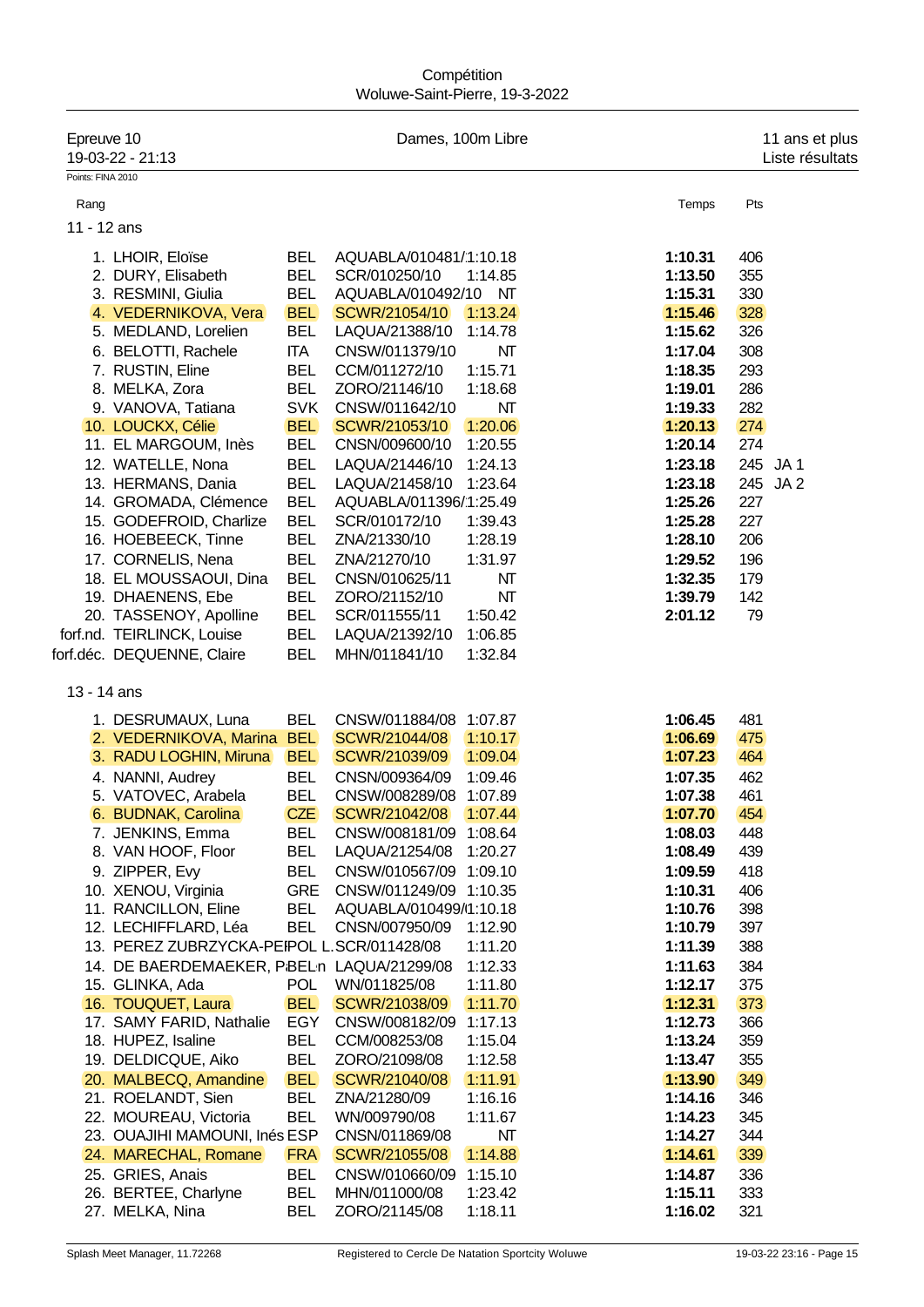Epreuve 10, Filles, 100m Libre, 13 - 14 ans

| Rang        |                                                   |                          |                                  |                    | Temps              | Pts                    |
|-------------|---------------------------------------------------|--------------------------|----------------------------------|--------------------|--------------------|------------------------|
|             | 28. DUYCKAERTS, ClémentirBEL                      |                          | CCM/008258/09                    | 1:13.59            | 1:16.05            | 320                    |
|             | 29. BOULOGNE, Hannah                              | <b>BEL</b>               | AQUABLA/010480/1:16.89           |                    | 1:16.41            | 316                    |
|             | 30. VANDENBUSSCHE, JadeFRA                        |                          | CCM/011356/09                    | 1:15.91            | 1:16.90            | 310                    |
|             | 31. WEBERS, Alessia                               | <b>ITA</b>               | CNSW/011204/08 1:21.00           |                    | 1:17.77            | 300                    |
|             | 32. PAUWELS, Maëlle                               | <b>BEL</b>               | CNSW/011217/08 1:16.00           |                    | 1:18.00            | 297                    |
|             | 33. OHLIGER, Noémie                               | <b>BEL</b>               | CNSW/010035/09 1:22.62           |                    | 1:18.84            | 288                    |
|             | 34. DEJAIFFE, Olivia                              | <b>BEL</b>               | CNSW/011631/09                   | 1:18.00            | 1:19.77            | 278                    |
|             | 35. SKROBOT, Maya                                 | <b>BEL</b>               | CNSW/011622/08                   | NΤ                 | 1:21.33            | 262                    |
|             | 36. RICHARDSON, Elizabeth BEL                     |                          | CNSW/011250/08                   | 1:25.00            | 1:21.73            | 258                    |
|             | 37. ROUSSEL-BURLEY, NinaFRA                       |                          | RBP/079012/09                    | NΤ                 | 1:22.35            | 252                    |
|             | 38. DESCHAMPS, Alayne                             | <b>BEL</b>               | CCM/011539/08                    | 1:23.60            | 1:24.02            | 238                    |
|             | 39. BUYS, Sara                                    | <b>BEL</b>               | ZNA/21279/09                     | 1:25.81            | 1:24.16            | 236                    |
|             | 40. STOCKMAN, Aiko                                | <b>BEL</b>               | ZNA/21268/08                     | 1:22.39            | 1:24.68            | 232                    |
|             | 41. D'AMICO, Lena                                 | <b>BEL</b>               | CNSN/010622/08                   | NΤ                 | 1:24.76            | 231                    |
|             | 42. RENAUD, Alva                                  | <b>FRA</b>               | CNSW/011653/09                   | NT                 | 1:25.28            | 227                    |
|             | 43. MAENE, Norah                                  | <b>BEL</b>               | MHN/011512/09                    | 1:27.61            | 1:25.55            | 225                    |
|             | 44. FRANCOTTE, Marine                             | <b>BEL</b>               | RBP/009180/08                    | 1:30.10            | 1:27.31            | 212                    |
|             | 45. AVRAMOVIC, Mila                               | <b>MLT</b>               | RBP/064453/08                    | NΤ                 | 1:35.60            | 161                    |
|             | 46. DEROULEZ, Alix                                | <b>BEL</b>               | MHN/011510/09                    | NT                 | 1:38.55            | 147                    |
| 15 - 16 ans |                                                   |                          |                                  |                    |                    |                        |
|             |                                                   |                          |                                  |                    |                    |                        |
|             | 1. MAKRI, Georgia                                 | <b>GRE</b>               | CNSW/011377/06                   | 1:01.68            | 1:02.59            | 575                    |
|             | 2. HERMANS, Emilia                                | <b>BEL</b>               | LAQUA/21457/07                   | 1:03.28            | 1:03.83            | 542                    |
|             | 3. MEYVISCH, Fiye                                 | <b>BEL</b>               | LAQUA/21219/07                   | 1:03.74            | 1:04.44            | 527                    |
|             | 4. VAN ESPEN, Manon                               | <b>BEL</b>               | CNSW/008184/07                   | 1:05.02            | 1:06.29            | 484                    |
|             | 5. DE BECKER, Aurore                              | <b>BEL</b>               | WN/009186/07                     | 1:05.55            | 1:06.67            | 476<br>473             |
|             | 6. BOON, Birte                                    | <b>BEL</b><br><b>BEL</b> | LAQUA/21230/07<br>LAQUA/21258/07 | 1:05.47<br>1:15.35 | 1:06.81            | 462                    |
|             | 7. CUSTERS, Klara                                 |                          | CNSW/011818/06                   |                    | 1:07.32            |                        |
|             | 8. LACHIRI GONGORA, MajBEL<br>9. VASILESCU, Ioana |                          | CNSW/008183/07                   | 1:06.28<br>1:08.53 | 1:07.53<br>1:08.13 | 458<br>446             |
|             | 10. OHLIGER, Marjorie                             | <b>ROU</b><br><b>BEL</b> | CNSW/007844/07                   | 1:08.88            | 1:08.88            | 431                    |
|             | 11. PELGRIMS, Mahaut                              | <b>BEL</b>               | SCWR/21030/06                    | 1:08.15            | 1:09.34            | 423                    |
|             | 12. COLINET, Charlotte                            | <b>BEL</b>               | SCR/010655/07                    | 1:09.19            | 1:09.39            | 422                    |
|             | 13. DENEF, Anne-Laure                             | <b>BEL</b>               | SCR/009708/06                    | 1:09.21            | 1:10.92            | 395                    |
|             | 14. CONSTANT, Loanne                              | <b>BEL</b>               | WN/011456/06                     | 1:14.78            | 1:14.18            | 345                    |
|             | 15. ENDELS, Lise                                  | <b>BEL</b>               | ZORO/21074/07                    | 1:16.12            | 1:15.07            | 333                    |
|             | 16. CAMBIER, Zéa                                  | <b>BEL</b>               | CCM/008259/06                    | 1:18.09            | 1:15.70            | 325                    |
|             | 17. SAMAWI, Oumaïma                               | <b>BEL</b>               | CCM/005787/06                    | 1:15.78            | 1:17.80            | 299                    |
|             | 18. SPENCER, Emma                                 | <b>USA</b>               | CNSW/011245/07                   | 1:20.00            | 1:18.03            | 297                    |
|             | 19. MUSSCHEBROECK, R.                             | <b>BEL</b>               | SCR/008144/07                    | 1:20.06            | 1:18.64            | 290                    |
|             | 20. ROUX, Zoé                                     | <b>FRA</b>               | WN/08773/06                      | 1:17.10            | 1:19.08            | 285                    |
|             | 21. MASTAKAS, Alma                                | <b>BEL</b>               | RBP/009442/07                    | 1:19.95            | 1:22.46            | 251                    |
|             | 22. DUBOIS, Aitana                                | <b>BEL</b>               | CNSW/011969/06                   | NΤ                 | 1:22.91            | 247                    |
|             | forf.nd. DUCOMBLE, Anne                           | <b>BEL</b>               | WN/009788/07                     | 1:13.35            |                    |                        |
|             | forf.nd. HUISMAN BRUNIN, LauraBEL                 |                          | WN/009189/07                     | 1:06.51            |                    |                        |
|             | forf.nd. HOEVEN, Kato                             | <b>BEL</b>               | LAQUA/21243/06                   | 1:06.15            |                    |                        |
|             |                                                   |                          |                                  |                    |                    |                        |
|             | 17 ans et plus                                    |                          |                                  |                    |                    |                        |
|             | 1. VAN BELLE, Amber                               | <b>BEL</b>               | LAQUA/21487/04                   | 1:02.34            | 1:02.76            | JA1<br>571             |
|             | 2. GRIES, Laure                                   | <b>BEL</b>               | CNSW/008568/04                   | 59.37              | 1:02.76            | 571<br>JA <sub>2</sub> |
|             | 3. SCHOEMANS, Coralie                             | <b>BEL</b>               | CNSW/009350/02                   | 1:04.28            | 1:03.52            | 550                    |
|             | 4. AKILYAN, Leila                                 | <b>BEL</b>               | CNSW/008884/05                   | 1:05.38            | 1:04.13            | 535                    |
|             | 5. DERENNE, Zoé                                   | <b>BEL</b>               | WN/010797/04                     | 1:01.75            | 1:04.50            | 526                    |
|             | 6. DAVID, Aïcha                                   | <b>BEL</b>               | LAQUA/21143/01                   | 1:00.98            | 1:05.00            | 514                    |